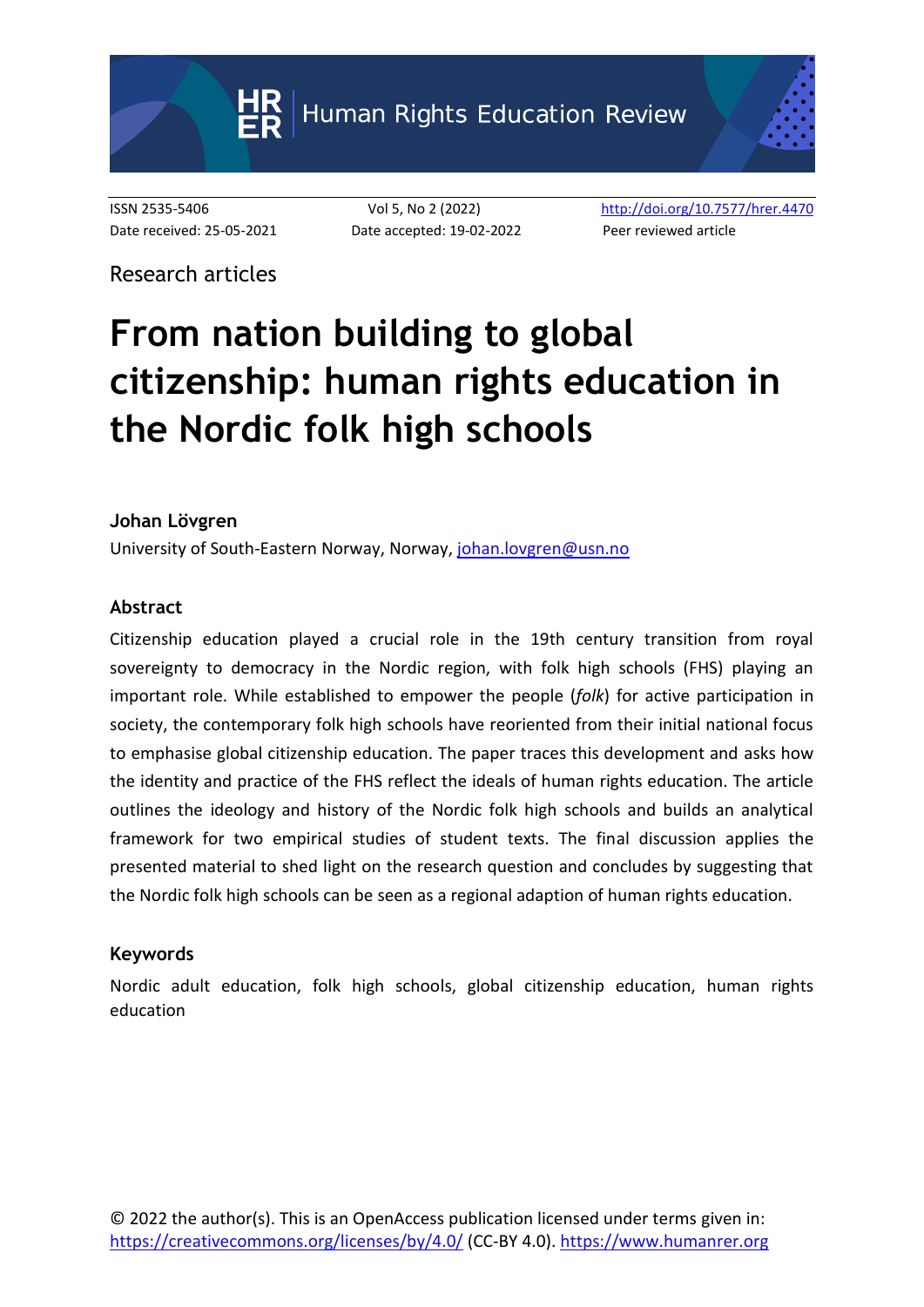## **Introduction**

The Nordic folk high schools (FHS) evolved as an answer to the 19th century challenge of establishing a representative democracy in the Nordic countries (Korsgaard, 2000; Lövgren, 2017). The FHS became a cornerstone in an educational strategy where *the people* (*folk*) changed from being subjects to becoming citizens in a democratic state (Straume, 2013; Korsgaard, 2011). The educational model of the FHS was designed to enable the common people to take their place in these evolving democracies. These educational institutions represented '... a philosophy of education emphasising self-determination, self-activation and freedom' (Korsgaard, 2011, p.14).

In the 175 years since the establishment of the Nordic FHS, the challenges facing democracy have changed (Lysgaard, 2020). The establishment of the United Nations (1945), the Universal Declaration of Human Rights (1948) and the process leading up to the United Nations Declaration on Human Rights Education and Training (2011) reflect the increasing need for a global human rights education. From the Nordic FHS's initial challenge of upholding national democracy, citizenship education must now face issues such as international human rights (Osler, 2018) and human-induced climate change (IPCC, 2021).

This paper connects research on the Nordic FHS with the growing field of human rights education (HRE) research to explore the role of the Nordic FHS in facing contemporary global challenges. The research question of the paper is: How do the identity and practices of the Nordic folk high schools reflect the ideals of human rights education?

The first part of this article builds a framework for answering this question by first presenting an historical and ideological overview of the Nordic FHS. By outlining a few examples of HREoriented projects in contemporary FHS, the historical perspectives are connected to practice. To further develop the analytical framework of the article, theoretical concepts from central HRE research are presented. This is followed by a development of Etienne Wenger's social learning theory (Wenger, 1998; DePalma, 2009; Lövgren, 2019).

The second part of the article presents material from two connected studies; a 12-month field study performed in 2014-2015 (Lövgren, 2017) and a supplementary empirical study conducted in 2021. In the final discussion, material from the introductory overview and the two empirical studies are connected to analyse how the identity and practice of the Nordic FHS reflect the ideals of HRE.

## **The Nordic folk high schools**

The Nordic FHS have their roots in 19th century popular Scandinavian movements. The Danish philosopher, politician and theologian N.F.S. Grundtvig initiated the FHS with the vision of a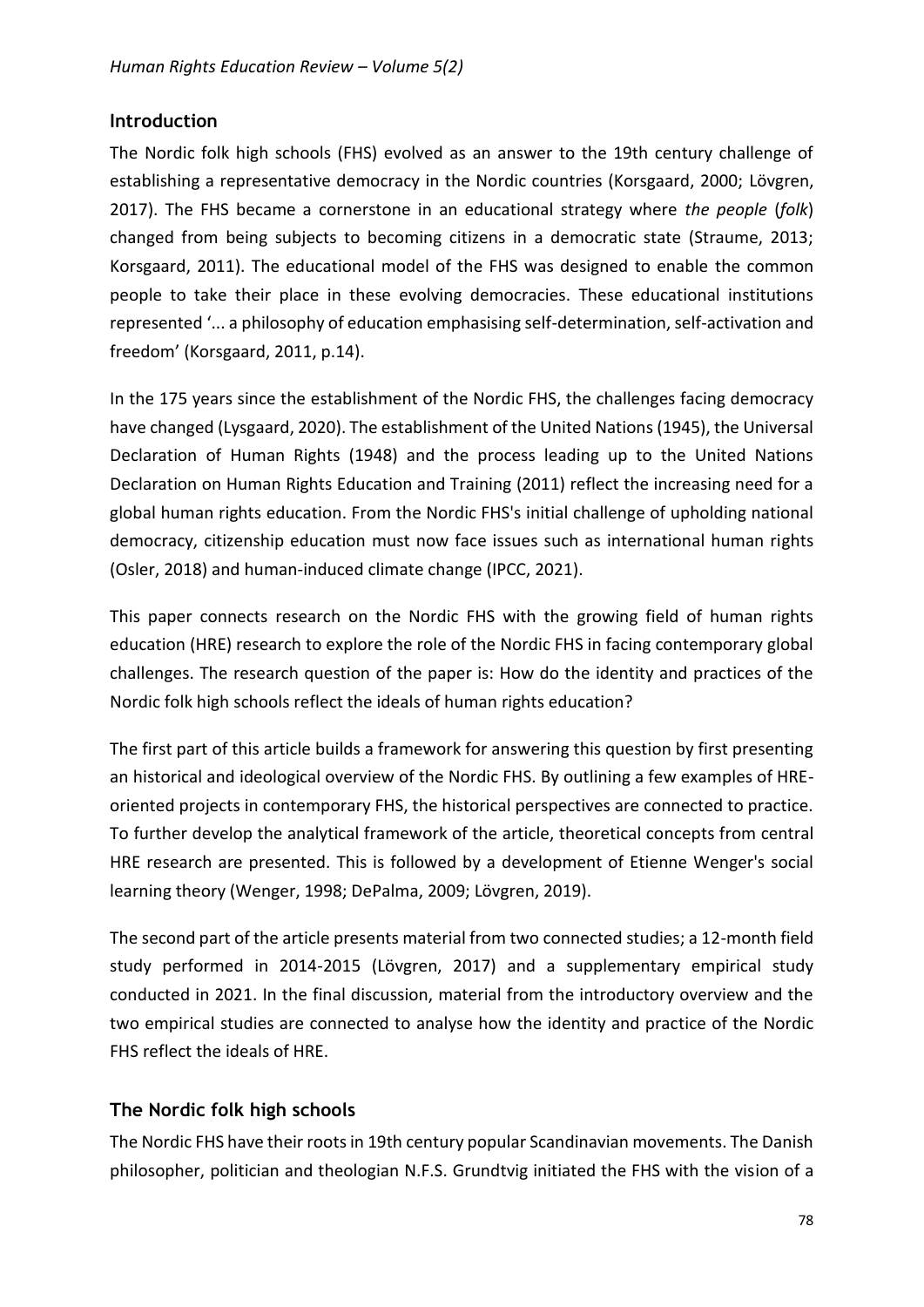school where the pedagogy would not be 'book learning' but rather one where students would attain a 'fitness for life' (Grundtvig, 2011). In contrast to the elitist 19th century Latin-based educational system of Denmark, Grundtvig painted a vision of the FHS as a 'school for life' (Westerman, 2009, p. 541). The FHS were the cornerstone in Grundtvig's educational strategy for the whole 'folk', from peasants to factory workers, to gain the personal development and knowledge needed to become active citizens in the evolving Nordic democratic model (Straume, 2013, p. 41; Bagley & Rust, 2009). Grundtvig's writings are continually translated (Broadridge, Jonas & Warren, 2011) and the enduring relevance of his pedagogical philosophy can be seen in the fact that the EU Commission's Lifelong Learning Programme was named after him (EU, 2022).

The central principle in Grundtvig's pedagogical philosophy is captured in the concept of 'living interaction' (Korsgaard, 2011, p. 35; Knutas & Solhaug, 2010). This term has a twofold meaning, indicating firstly a pedagogical ideal where the teacher should aim not at lecturing, but at creating a dialogue where the students and teacher learn together (Korsgaard, 2002; Weiss, 2017). These dialogues, or 'conversations in pursuit of the truth', were to be the predominant activity of the FHS. Korsgaard comments: 'Placing conversation at the heart of the matter entails the rejection of institutions such as the church or the state, or even a book such as the Bible, as the guarantor of truth.' (Korsgaard, 2011, p. 17).

Grundtvig's second use of the term 'living interaction' connects to his interpretation of enlightenment. Grundtvig defended the view that true enlightenment can never only aim at developing students' understandings of themselves but must always have an outward focus as well. Living interaction, then, comes to describe the way learners relate to fellow students as equals, as well as their active involvement in political issues concerning the common rights of all people in the nation, and in the world (Korsgaard, 2000).

If Grundtvig formulated the pedagogical ideals that were central to the emergence of the folk high school movement, it was Kristen Kold (1816-1870) who put these ideals into practice (Skovmand, 1983, p. 19). During his lifetime he was involved the establishment of more than one hundred Danish schools (Korsgaard 2011, p. 33). The folk high schools established by Kold were close-knit communities where teachers and students shared not only classes and studies but also meals and living quarters. The focus on building a close community with everyday relations between staff and students is described as a common trait throughout the history of the Nordic FHS (Lövgren & Nordvall, 2017).

FHS built on Grundtvig's ideas were established in all Nordic countries during the second half of the 19th century and the beginning of the 20th century. In 1953, there were 56 FHS in Denmark, 78 in Norway, 77 in Sweden and 87 in Finland. The influence that the FHS had on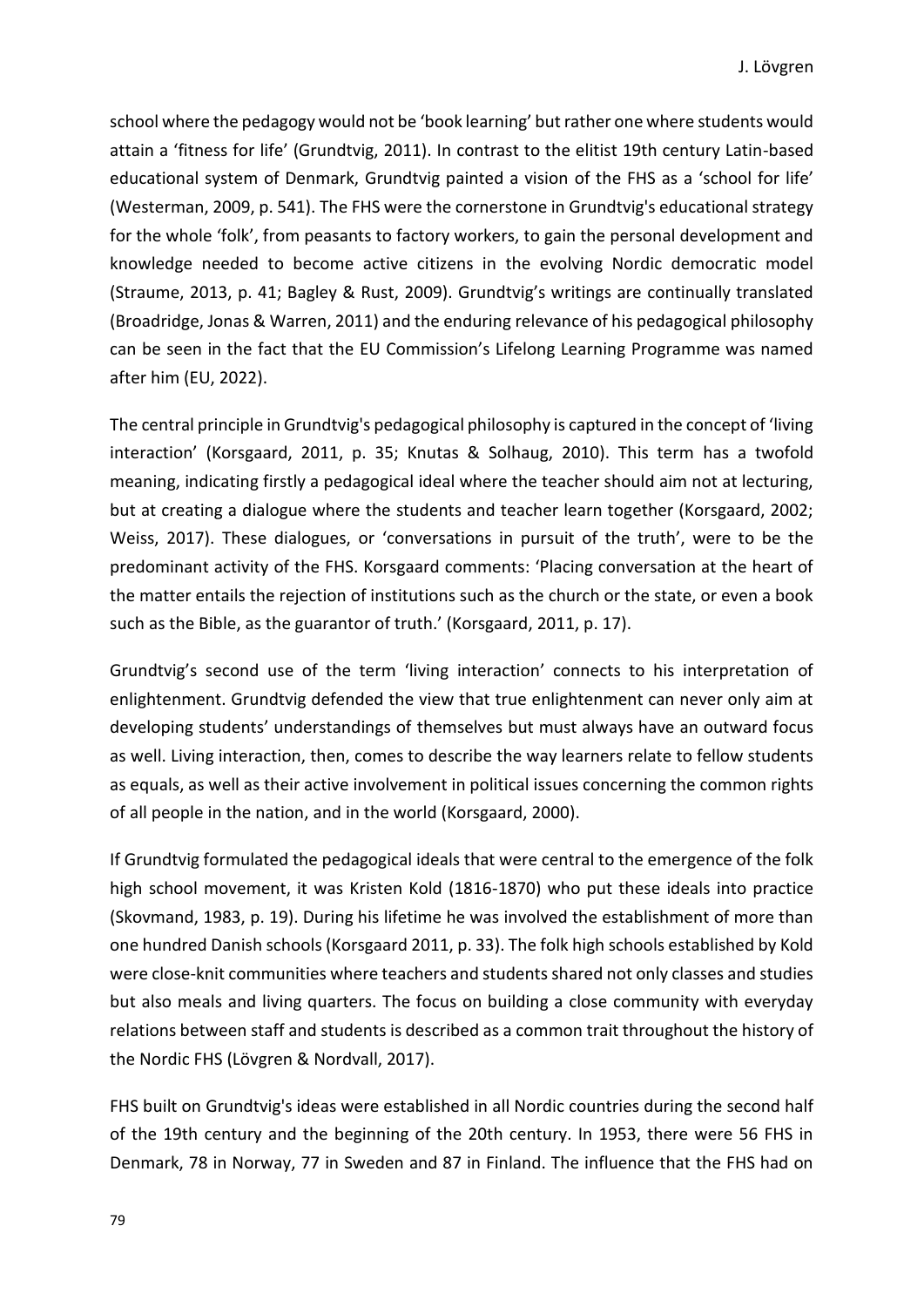the Nordic democracies can be seen in surveys that map the educational background of parliamentary politicians in the Nordic region. In 1967, a study was conducted of the educational background of members of parliament in the Scandinavian countries (Helldén, 1968). The percentage of MPs having their main education from the FHS was as high as 20% in the Danish parliament (37 out of 179), 17% in the Norwegian parliament (26 out of 150) and 19% in the Swedish parliament (74 out of 382).

Today, there are over 400 FHS in the Nordic region. Though the schools have a common pedagogical identity, there are major differences in national legal frameworks, as well as the role the schools are given in national educational systems (Lövgren & Nordvall, 2017). The FHS development towards a global citizenship education is described in a report from the Nordic Folk High School Council (Landström, 2008). In the report, human rights and global citizenship education are defined as constitutive parts of the pedagogical identity of the FHS and a central element in the future identity and practice of the schools.

The pedagogical model represented by the Nordic FHS has had an impact beyond the Nordic region (Holm, 2019; Nordvall & Åberg, 2011). A Danish survey registers 695 regional adaptions of Grundtvigian pedagogy in European countries such as Holland, Germany, Hungary and Poland, as well as in North America, South America, Asia and Africa (Bugge, 2013).

An example of the international impact of Grundtvigian pedagogy is the Highlander Folk School, started by Miles Horton after his visit to Denmark and the Danish FHS in 1931 (Holm, 2019-224). Westermann (2005) describes the impact of Highlander as follows:

...it was in the education and training of activists for integration wherein Highlander came to national prominence, as the cradle of the Civil Rights movement. Rosa Parks, John Lewis and Martin Luther King, Jr. were among the most prominent of hundreds of Civil Rights activists who received training at Highlander. (p. 546)

# **Global citizenship education in contemporary FHS**

The research behind this paper includes a study of documents describing HR-related projects in the Nordic FHS. These documents were found in dialogue with national FHS organisations and retrieved from national websites and the homepages of local schools. The findings from the document study are exemplified here by two current national projects and four local initiatives to show the different categories found in the material.

Peoples Future Lab, initiated in 2021 by FFD (The Association of Folk High Schools in Denmark), is a cooperative project involving eleven Danish FHS and eleven schools that represent global FHS. In this programme, two teachers from each of the participating schools take part in a dialogue-based training programme. The schools work in pairs to develop, perform, analyse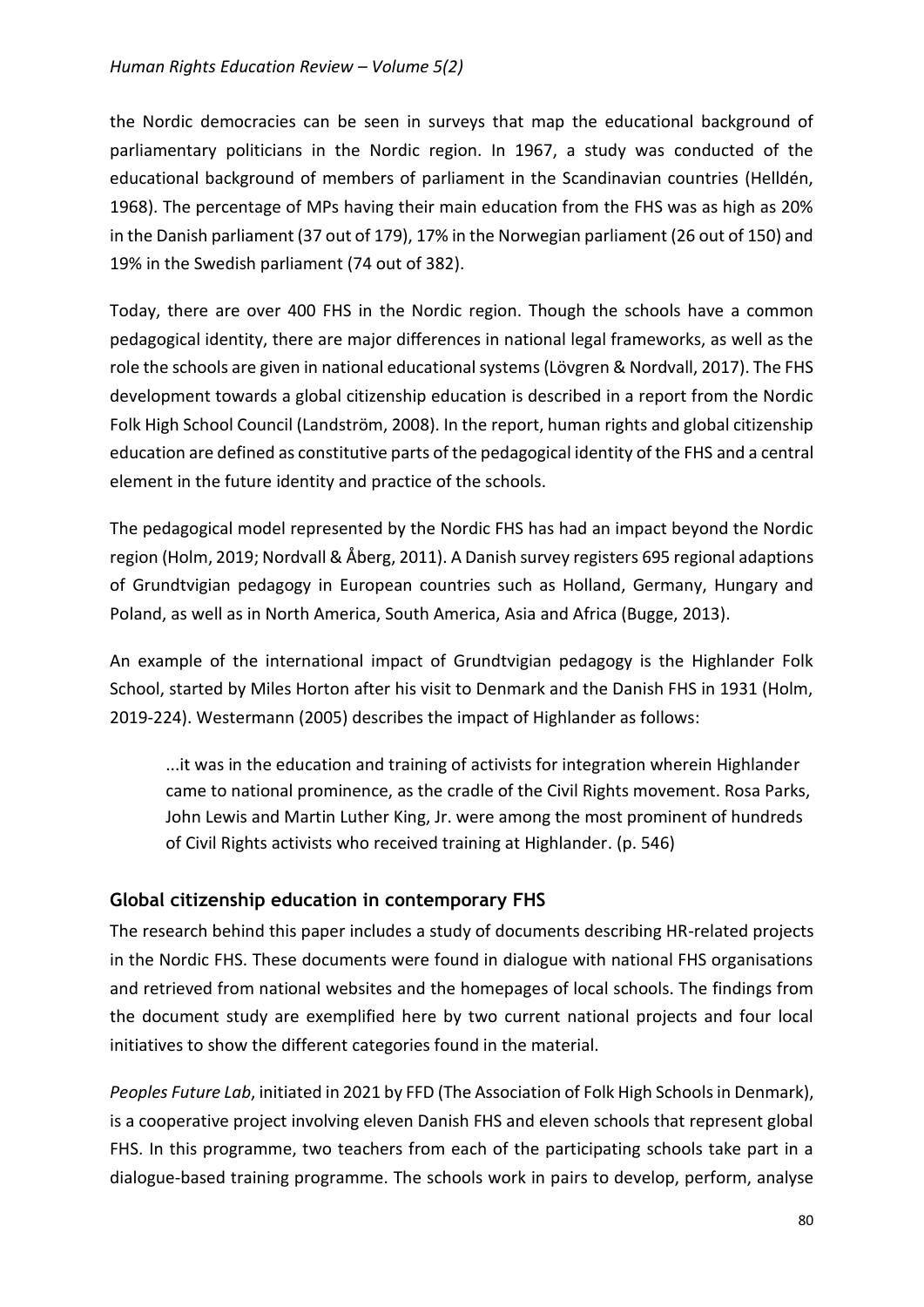and revise an intervention for sustainable development in their local community. After the project, the plan is for the intervention to continue, and to be led by the students at the local schools (Association of Folk High Schools in Denmark, n.d.).

In Sweden, national FHS organisations cooperate with a Swedish national HR organisation in dialogue-based courses. The aim of this cooperation is to use experiences from the FHS to further develop HRE as a means for meeting challenges (Ordfront, 2021).

Bajaj and Wahl (2016, pp. 154-156) define two ways in which HRE can be present in an educational institution. The first is a whole school approach, where HRE is infused into the school's operations. In the FHS, this could be exemplified by Sund folkehøgskole (2022) in Norway or Röda Korsets folkhögskola (2022) in Sweden. Both schools are founded on the values of HR; in their online presentations they describe HRE as fundamental for all school activities.

The second way in which Bajaj and Wahl identify the presence of HR in an educational institution (2016, pp.156-158) is that of integrated school-based programmes run by external organisations. The document study shows this is a frequent form of HRE in the Nordic FHS. Fana folkehøgskule (2021) in Norway is one of several FHS with a close connection to the United Nations Association (UNA) in the Nordic countries. UNA plays a central role in the programmes of these schools through HRE-related seminars and courses.

The Nansen Academy stands out among the Nordic FHS for its HR initiatives, nationally as well as internationally. Inge Eidsvåg, former principal of the Nansen Academy, was the founder of a programme to create dialogues between different religious and ethnic groups in Norway. The project has received both national and international attention as an example of the embedding of HR in a Nordic setting (Eidsvåg, Lindholm & Sveen, 2004).

The Nansen Academy's global commitment can be seen in the project 'Democracy, Human Rights and Peaceful Conflict Resolution'. The project established ten dialogue centres in the Balkans from 1999 to 2004 (Milas, 2005). The programme also included inviting conflicting groups from the Balkans to dialogue retreats at the Nansen Academy in Lillehammer (Bryn, Eidsvåg og Trosholmen, 2015).

#### **Related research and theoretical perspectives**

#### *Contemporary FHS - a contribution to democracy?*

Historically, the FHS are seen as making a central contribution to the national development of democracy (Gustavsson, 2011; Tøsse, 2005). They have focussed on citizen education and democracy as well as designing an alternative way of learning that goes beyond that of the public school system (Dahlstedt & Nordvall, 2011, p. 245; Bagley & Rust, 2009, p. 283-284).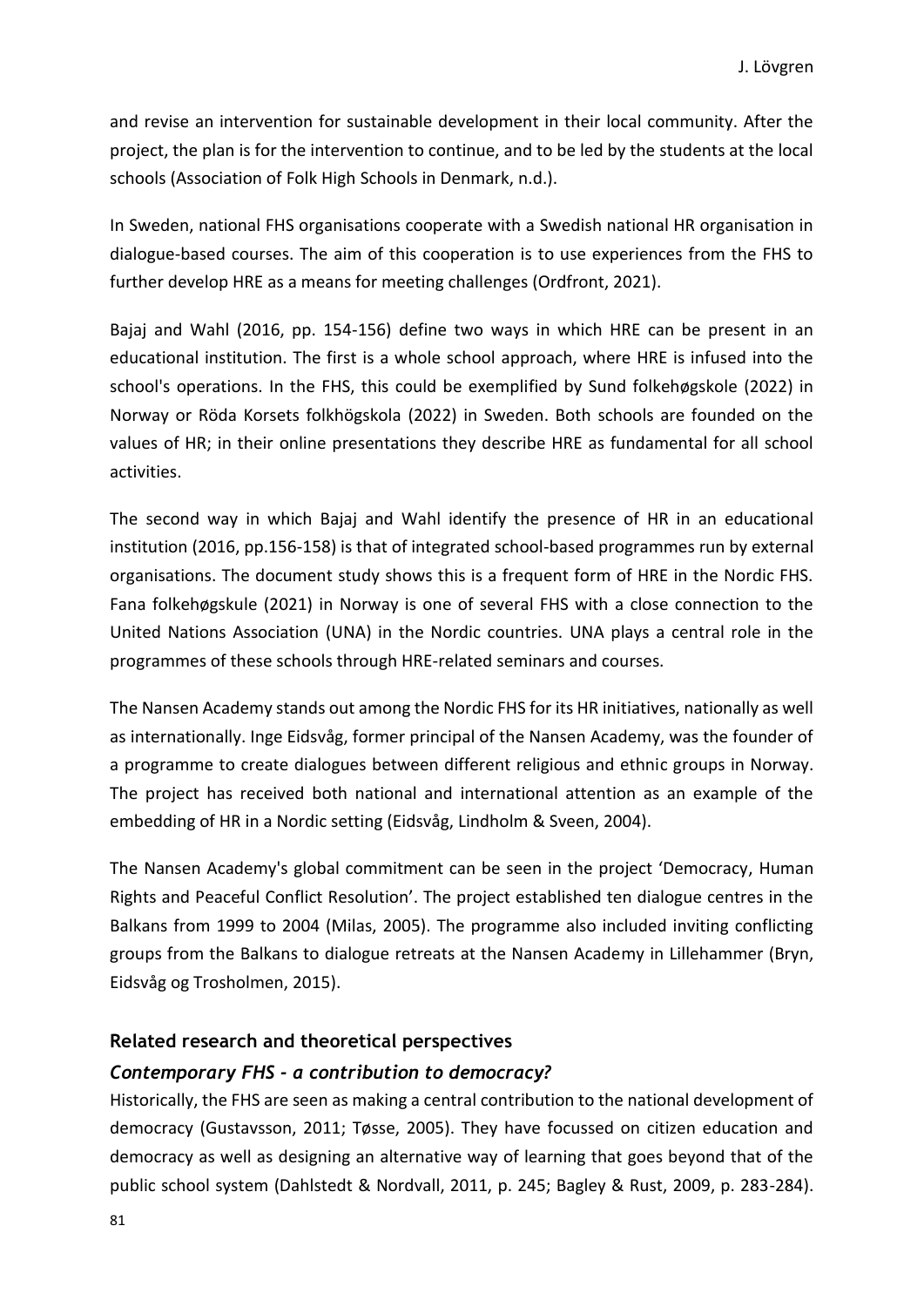Furuland (1991) describes the Nordic FHS as: 'The Nordic countries' strongest common cultural manifestation and their most independent contribution to the fields of pedagogy and adult education.' (p. 468, author's translation).

While the historical influence of the Nordic FHS is borne out by research, questions about the contemporary role of the FHS in Nordic society have also been raised (Nordvall & Fridolfson, 2019; Larsson, 2013; Knutas, 2013). Johansson & Bergstedt outline the historical task of the FHS in building Nordic democracy (2015, p. 47) and go on to describe how after World War II this task was taken over by the public school system. The researchers show how concepts that the FHS '*had used and aimed for over the course of decades had been incorporated in the visions of the State and the formal educational institutions*' (2015, p. 53).

This question of the role and identity of the FHS in contemporary Nordic society is discussed in national FHS organisations (Riis-Søndergaard, 2021). The question is also raised by the Norwegian government in commissioning an official report into the future role of the Norwegian FHS (Kunnskapsdepartementet, 2021).

## *Research on human rights education*

The limitations of an article format provide room for only a very condensed overview of research on HRE and of the UN Declaration of Human Rights Education and Training (DHRET). This overview follows the three central themes outlined in the second article of DHRET (U.N., 2011, art. 2.2), connecting these to material from the wider text of the Declaration and referring to core HRE research that has analysed and discussed these themes.

The first central theme in the second article of DHRET focuses on *learning about human rights*. While this refers to the acquisition of knowledge of HR (Osler & Yahya, 2017, p. 128), researchers have pointed out that the implied learning reaches wider than concrete learning (Al-Daraweesh & Snauwaert, 2018). The phrase 'Understanding ... of the values that underpin them' broadens the implied learning to include a wider learning that addresses not only knowledge but also affects the value system of the student (Tibbitts, 2017, p. 71; Osler, 2016, p. 5).

The second central theme describes HRE as *learning through human rights*. The DHRET reaffirms that the goal for HRE is 'the full development of the human personality' (Becker, 2020). Teaching should be implemented in a way that reflects HR (Bajaj, Cislaghi & Mackie, 2016). Article 4 adds that HRE should aspire to develop 'a universal culture of HR' and to foster the student as a 'responsible member of a free, peaceful, pluralist and inclusive society' (U.N., 2011, art. 4(b); Osler, 2008, p. 456). Leading HRE researchers emphasise the need for HRE to be adapted and shaped to each national, social and cultural setting (Osler 2016).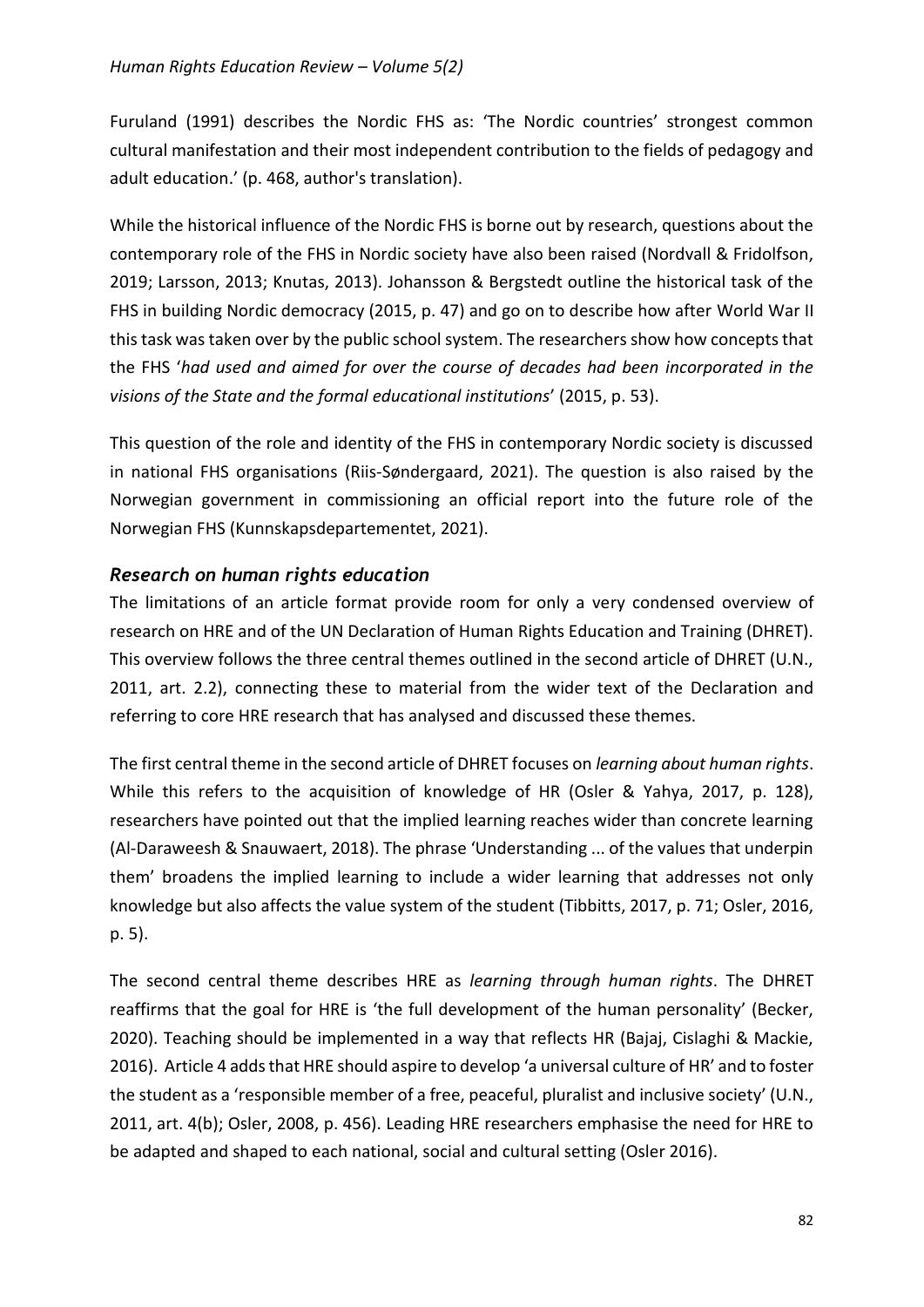The third central theme describes HRE as *learning for human rights*. HRE research gives numerous examples of practices aimed at empowering students to 'promote, protect and effectively realize HR' (Zembylas & Keet, 2018). HRE should enable participants to promote 'understanding, tolerance and friendship among all nations and all racial, ethnic or religious groups' (Bajaj, 2017). The education should 'embrace and enrich, as well as draw inspiration from the diversity of civilizations, religions, cultures and traditions of different countries, as it is reflected in the universality of human rights' (Sjöborg & Ziebertz, 2017).

A critical perspective on the future of HRE is implicit in Hopgood's 'The Endtimes of Human Rights' (2013). Hopgood predicts that political and economic developments will create 'a neo-Westphalian world' where there is no longer a global consensus on HR.

## *A development of social learning theory*

The theoretical framework for our analysis builds on Etienne Wenger's social learning theory (Wenger, 1998; Wenger-Trayner & Wenger-Trayner, 2015). For the purposes of this paper a few central concepts are employed; more elaborate accounts of the redesign are presented elsewhere (Lövgren, 2019).

According to Wenger, the members of a community learn through the practices they perform and through the negotiation of the meaning of these practices (1998, pp. 52-55). For Wenger, 'Human engagement in the world is first and foremost a process of negotiating meaning' (1998, p. 53). The negotiation process is both social (negotiating practices) and individual (negotiating identity).

Renée DePalma (2009) develops the concept of a *transformative community of practice* as a critique of the limitations of Wenger's theory. A transformative community invites members to share in the negotiation of meaning (p. 365) and peripheral members are seen as an asset for their ability to see the community with fresh eyes (p. 367).

In 2015 Wenger presented a revision of the earlier theory with a focus on the negotiating of identity (Wenger-Trayner & Wenger-Trayner, 2015, pp. 19-26). Wenger describes learning in the 21st century as increasingly individualised (2015, p. 13). He uses the concept of *identity work* to describe the intense learning that takes place in *boundary meetings*. Wenger argues that education should develop *a boundary-oriented pedagogy* that leads students to new insights through boundary meetings and boundary crossings. Such a pedagogy shows how: 'Combining multiple voices can produce a two-way critical stance through a mutual process of critique and engagement in reflection.' (2015, p. 19).

The concepts of community, negotiation of meaning, transformative community of practice and boundary-oriented pedagogy will be developed further in the analysis of the empirical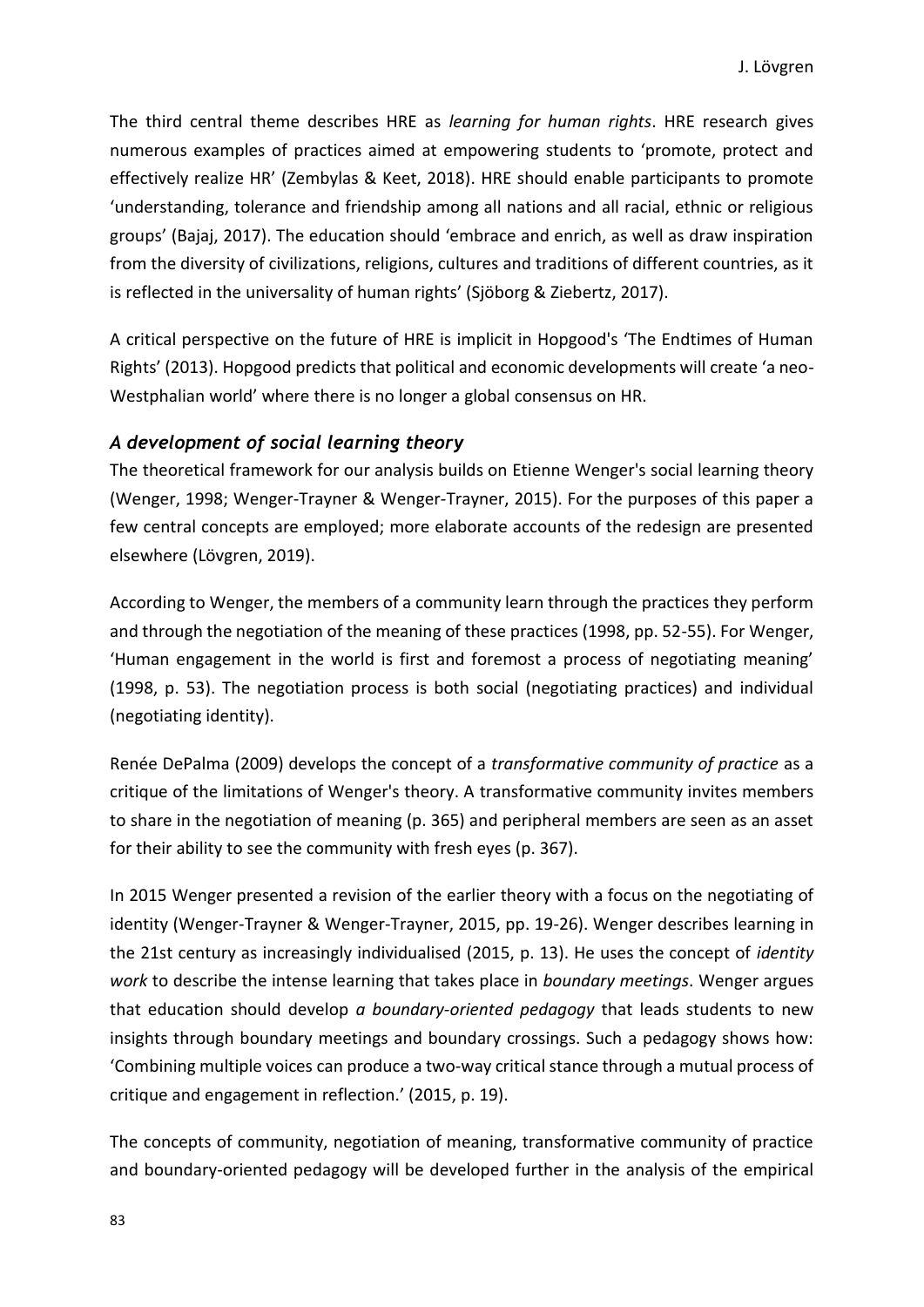material.

# **Empirical study**

The central empirical material of this paper is taken from a field study conducted during the 2014-2015 school year at two Norwegian FHS. The design for the field study included an initial student questionnaire, observations, video recordings, interviews and reflective texts (Lövgren, 2017). In this paper the analysis will focus on a specific part of this empirical material: reflective texts written by 60 students.

The two schools were found through a process of purposive sampling to represent different contextual factors such as location, age and size of the FHS. While one school was newly established and among the largest FHS, set in urban surroundings, the other was among the smaller and older FHS, set in in rural surroundings. For the writing of the reflective texts no sampling was needed to acquire informants in the smaller school; all students were included in the material. In the larger school, where this was not possible, a case sampling was used to locate courses which were attended by students from all the school's main programmes (Miles & Huberman, 1994, p. 29).

In the instructions given to the informants before they wrote their texts, open-ended questions were used to capture the wider context of their total learning experience. Students were asked to describe:

What are the most important things that happened to you this year?

What have you experienced?

Describe events, situations and people that have meant a lot to you.

As the material from the 2015 field study was analysed in preparation for this article, the need for supplementary empirical material with a focus on global citizenship and HRE became evident. This was achieved by adding a new study which was done in April 2021. As the study was to supplement the initial field study with a focus on HRE, a non-probability or purposeful sampling of informants became necessary. By entering the words 'human rights' in the national database of the Norwegian FHS, three classes with a HRE focus from different schools were sampled.

To gather the data, the method used in the 2015 study was given a more focused design; students were guided through a process of writing reflective texts. The instructions were built around three themes; these ranged from the very open-ended ('What have you experienced at your FHS?') to asking the students to finish sentences like 'The FHS has inspired me to...'. The 2021 study produced 54 reflective texts. In the initial research as well as in the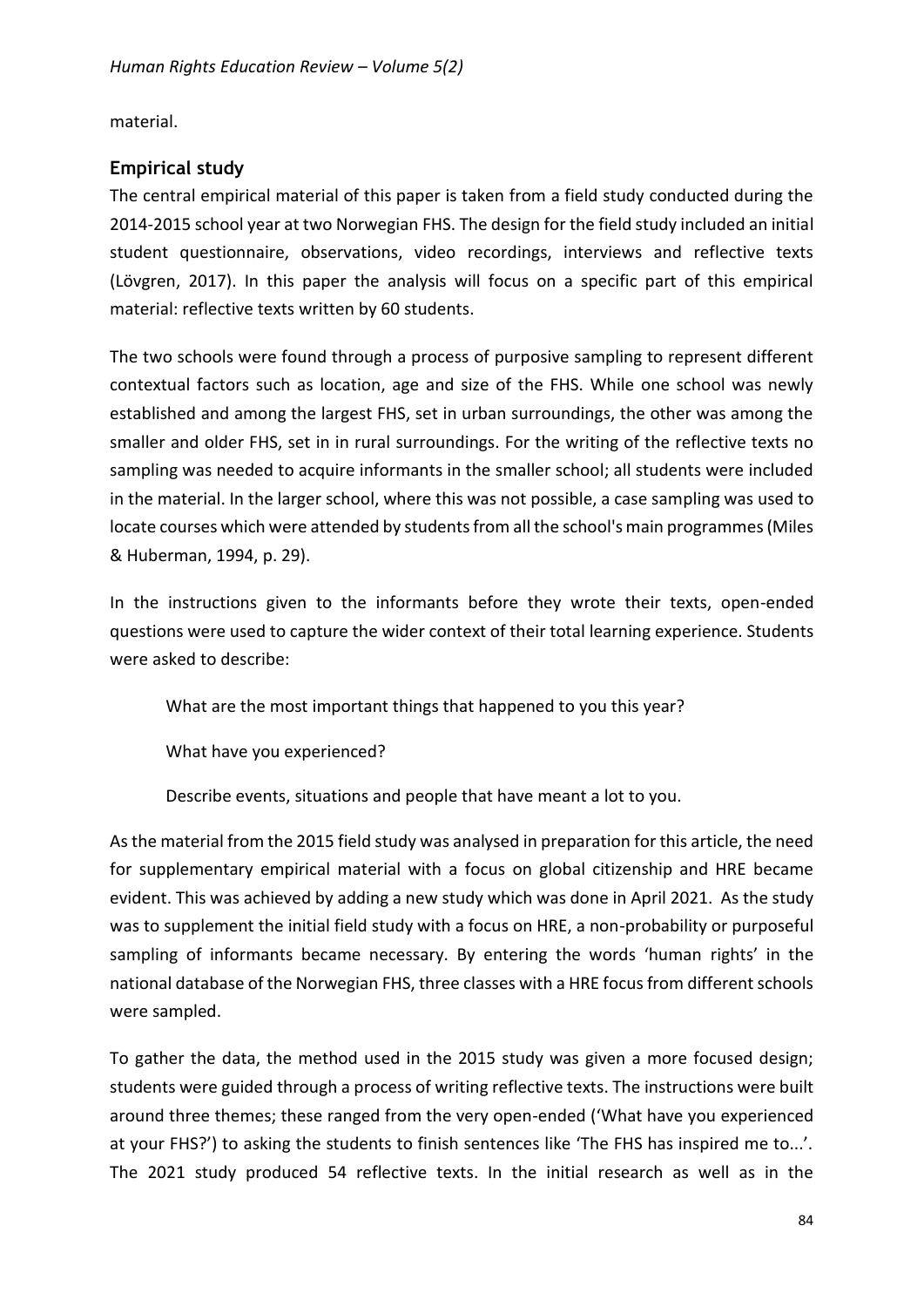supplementary study, students were given the option not to take part in the writing of reflective texts as well as the option to drop out of the session if they wanted to.

In both studies, the analysis of the documents was initiated as an abductive process (Afdal, 2015, p. 260). The student texts were read inductively to locate patterns in the material and find possible categories (Boréus & Bergström, 2005). This was followed by a content analysis (Franzosi, 2009), where words perceived as representing factors in global citizenship and HRE were identified.

The following section presents the reflective texts written by FHS students, divided into three main categories. Their captions represent three overarching themes of learning at the FHS (Lövgren, 2019): *community* is the context of learning where self is developed through identity work and *the Other* is the focus.

#### **Community - the context of learning**

A common theme for students from all the five schools in the study is the many different social backgrounds that come together at the FHS. The schools are open to all, without any need for academic accomplishments or prior studies. The Nordic systems for state-funded stipends and student loans make the courses available for students with very different social and economic family backgrounds. This is reflected in the students' narratives of experiences of diversity within the student body. As students identify with the newly established community at the FHS, close relations are built and differences of social status, economic resources or religious upbringing become less relevant. The following quote paints a picture of such learning:

The people, the atmosphere, and the values that I have experienced here are indescribable. I have met, talked to, and got to know people that I would never have had a relationship with otherwise. It is awesome to relate to people from the upperclass areas of Oslo while at the same time including people from the opposite background, those who have really struggled. There have been so many good conversations that embrace everybody in a way I've never experienced anywhere else.

Students describe having gone through an intense period of boundary meetings in their initial identification with the community at the FHS. The boundary meetings lead to a process of learning where social walls and prejudices are challenged. Some informants characterise the social experience in the FHS and the learning it induces as fundamentally life-changing. One girl describes her learning like this:

I have learned to work together with all kinds of people. My roommate from Bolivia comes from a totally different cultural background than mine. This year I have been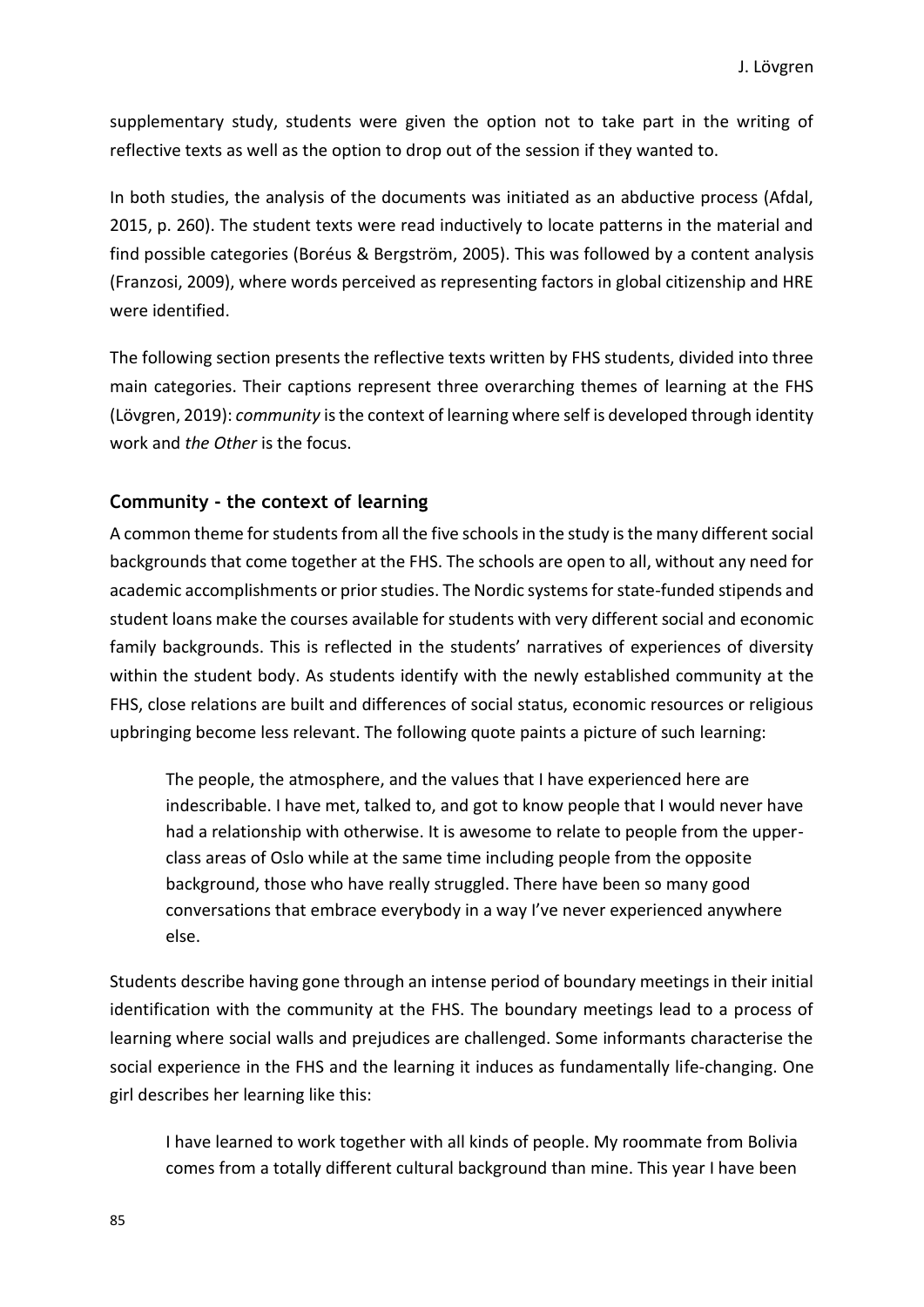in love. I have danced at a ball. I have become more Christian. I have learned that many, too many, struggle with heavy burdens from their former life. I have learned that many of the things I thought I knew well, I don't know at all.

A central element in the classes and seminars offered at the FHS are learning practices designed to activate processes towards global citizenship. These events include sessions in a more traditional school setting with subjects connected to HR and international involvement. However, students' accounts suggest that these processes happen most effectively outside the classroom. One example is students arranging social activities together with newly arrived refugees to Norway, an area where all the five schools in the study were involved. The learning and respect that these meetings engender are described as vital ingredients in students' development of a global consciousness. One girl writes:

I've learned a lot about people. I have learned about many different cultures and challenges that people face all over the world. I have also learned how people learn new things, and how strong individuals can be important to society.

Another central theme in a majority of the 2014-2015 texts (before the Covid-19 limitations of 2020-2022) is that of directly experiencing global injustice through travel. All five schools in the study include international travel as a central element in their pedagogical programmes, emphasising that the aim of these journeys is to enhance global consciousness. Teachers in charge of these study tours are either from the country visited by the students or have close connections to the local community where the group stays. The aim is that the programmes should be designed in dialogue with the local hosts to create meetings based on mutual dialogue and respect.

The personal meetings with global injustice and the boundary meetings that the travel involves are given much room in the students' account of their year. The experience of meeting 'the global Other' is described like this by one student:

Throughout our travels, we have met a whole bunch of different people, either instructors or friends of our teacher. Each person we have met has qualities that I look up to and admire.

## **Self-development through identity work**

The second main feature the students highlight in their reflective texts is that of personal development through negotiation of identity. This theme covers dimensions of increased selfreliance, becoming socialised into a community and seeing oneself as a part of a global humanity. A male student is one of many who uses the phrase 'to be myself 100%':

I've become more confident in myself. I have finally dared to be myself 100%. I also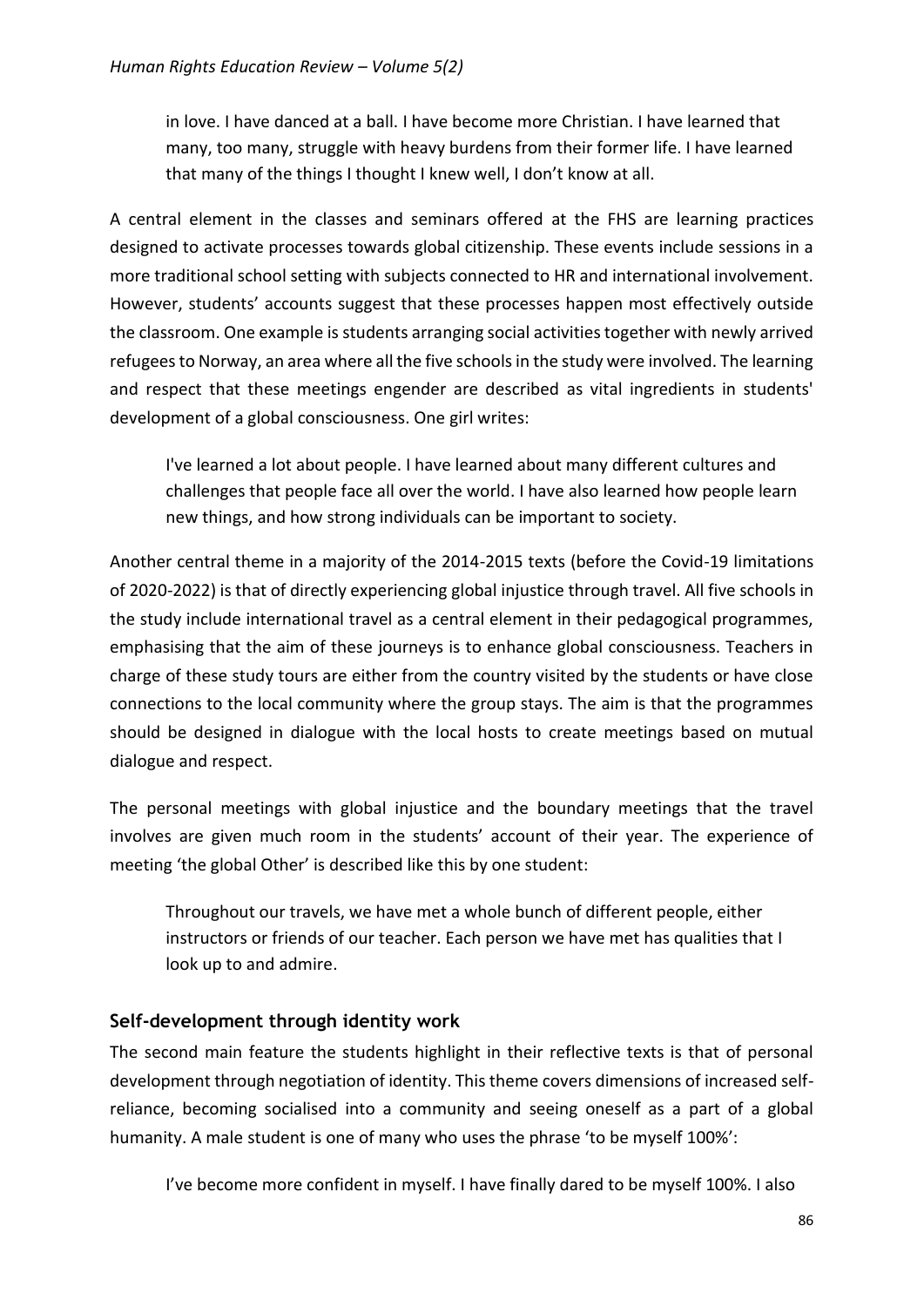feel I'm more part of a community, at a folk high school you never stand alone. I have friends around me all the time who support me. We make each other better.

The student quoted above describes how his experience of finding a more confident identity is closely related to being part of the community that develops through the year. The FHS experience is described as laying the groundwork for the strengthening of self-reliance.

The reflective texts often give descriptions of staff and teachers at the FHS. One student describes her experience of:

...having encountered equality. That everyone has the right to be heard and to express themselves, regardless of age and role here at school.... I feel I am taken seriously and treated as an adult and as a part of the community. This is because the staff are not authoritarian at all.

Several students ascribe their motivation for learning at the FHS to freedom from grades and exams. One student writes of learning at FHS as an experience 'where you simply are left to be free and learn a lot about yourself and others.' Another student puts it this way: 'It's pretty awesome when you do your utmost and use 100% of yourself, not because you want good grades, but because you really want to...'

The relationship between staff and students, as well as the teaching methods and learning experiences reflected in the student texts, establish a basis for an open process of personal development. The student texts provide a picture of a community where staff and students share in learning experiences. The learning practices introduced by the staff, as well as morning assemblies and even religious services, are described by students as open for questioning the values represented by the respective FHS.

People are motivated, committed and interested in what you do, and you want to learn and do as much as possible. We also get to be involved in deciding what we want to learn about.

#### **The Other - the focus of learning**

The third section connects to students' descriptions of the FHS boundary-oriented pedagogy. The personal development described in the previous theme is the aim of this section. One student describes this:

I have gained a lot more self-confidence and have really been given the chance to express my opinions and use my freedom of speech. I'm no longer afraid to use my voice and I have become very confident in myself... The folk high school has inspired me to take more responsibility and to get involved in things that happen around me.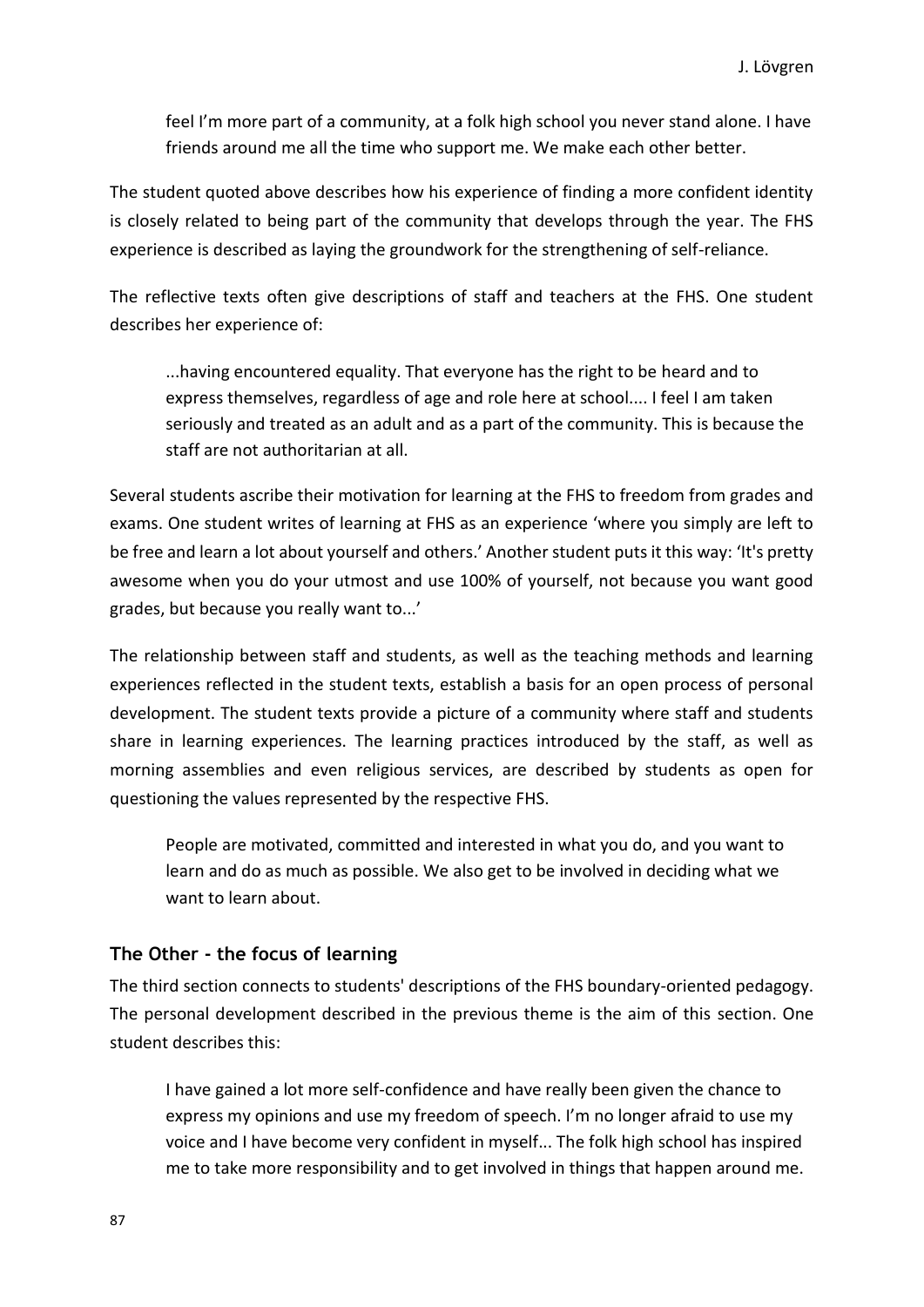The experience of belonging to a community where global values are a part of the fellowship is described as decisive for some:

I have always been involved in the world around me, but what the folk high school has given me is the belief that we can do something about it. There's something about joining other people who are committed to the same things that you are. It gives you hope that we actually have a chance to make a difference. This was the main reason why I wanted to go to folk high school in the first place. I felt that the world had so many problems, and more were on their way, at the same time as I felt alone about the despair that we didn't do enough to fix it. Therefore, it was extremely important for my commitment to come to a place where we fight for the same things.

The analysis shows how students' engagement in global citizenship is focused on sustainable development and ecology. An understanding of human rights is often voiced as central to the implementation of sustainable development. One student defines a sustainable society:

We create a sustainable society by taking care of each other and the world around us. We must therefore ensure that our planet is healthy, so that we have a basis for life. And that the people on it are also taken care of, so that we don't create destructive patterns of action for ourselves and the planet. Human rights are therefore very important.

And another succinctly concludes:

I believe that we create a sustainable society by, among other things, getting human rights carried out, and keep working from there.

The third theme of empowering students to uphold the rights of others links to the learning aims of the Nordic FHS. The empirical study maps the students' description of *Community* as the centre of their year as FHS students. In the context of the community the student's *Self* develops through boundary meetings where *the Other* is the focus of learning.

# **Discussion**

In the discussion, empirical material from the presented studies will be further analysed by combining concepts from our theoretical perspectives and our introductory description of the Nordic FHS. The aim of this section is to answer the question: 'How do the identity and practices of the Nordic folk high schools reflect the ideals of human rights education?'

# *Community - the internalisation of HR values*

In the introduction to this paper, the term *living interaction* is described as representing the central element in Grundtvig's pedagogical vision for the FHS. The term describes the process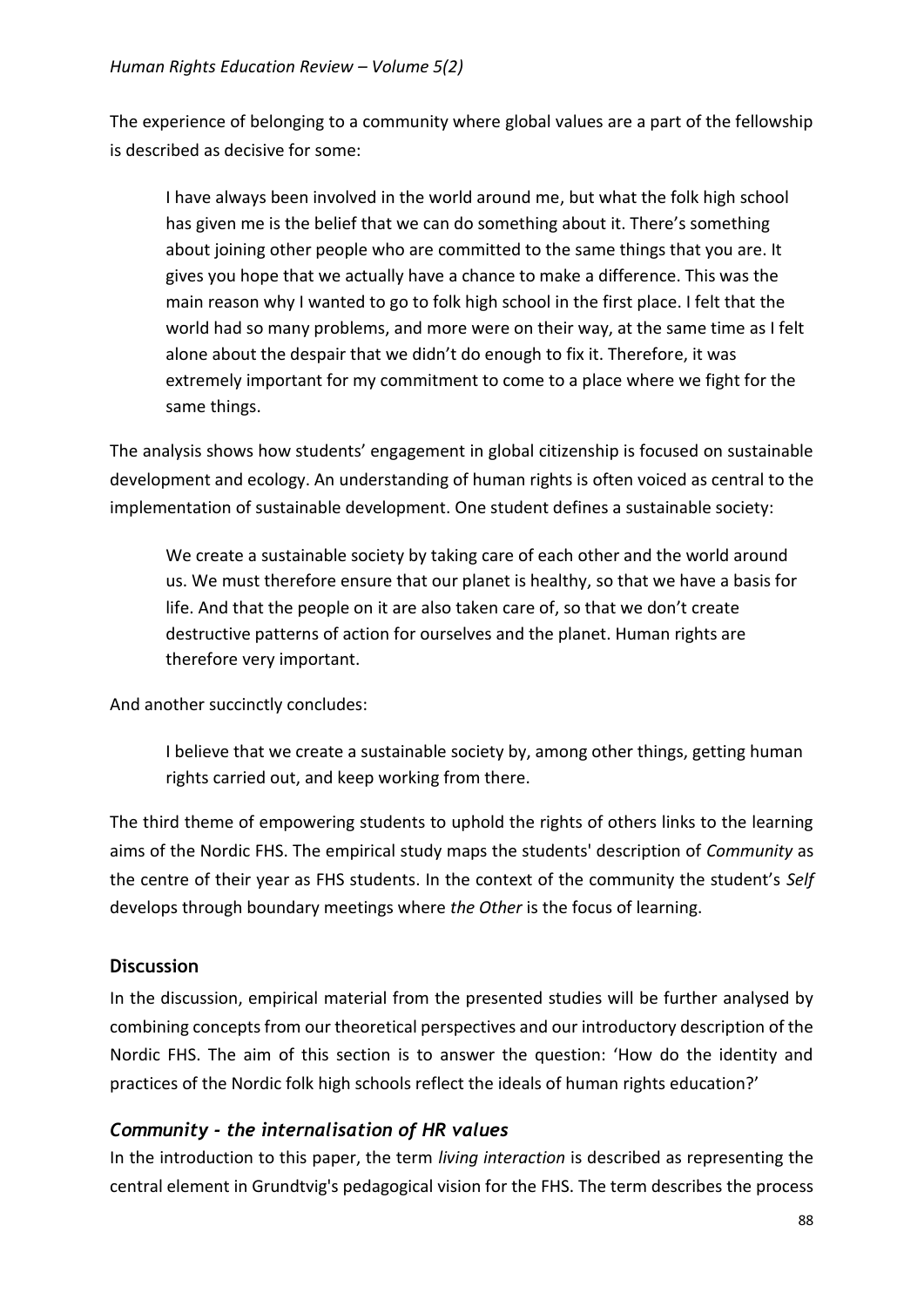of internalisation of democratic values, the goal of the 19th century FHS (Korsgaard, 2011, p. 35). In the field study, contemporary FHS students describe their experience of 'so many good conversations that embrace everybody in a way I've never experienced anywhere else.' The frequency of such references in the student texts indicates that boundary meetings between students are an integral part of the pedagogy of the Nordic FHS (Wenger-Trayner & Wenger-Trayner, 2015).

Community as a pedagogical value is closely connected to the historical identity of the FHS, both in Grundtvig's central concept of a living interaction and in the practices of the initial schools established in Denmark by Kold (Skovmand, 1983). In the field study this can be seen in what the informants describe as the most important learning experience at their FHS, the deepened understanding and respect that come from boundary meetings with the Other. These experiences occur with fellow students as well as with the global contacts of the FHS. A close reading of the narratives presented by the FHS students discloses a boundary-oriented pedagogy that leads to identity work based on boundary meetings and boundary crossings (Wenger-Trayner & Wenger-Trayner, 2015). In HRE literature, the internalisation of HR values is referred to as a decisive part of 'learning about' HR (Tibbitts, 2017; Osler, 2016). This internalisation is closely related to the processes embedded in Grundtvig's term, 'living interaction'. This suggests that the learning described reflects the aim UNDHRET sets for HRE to create a community defined by 'a universal culture of HR' (U.N., 2011, art. 2.2).

The empirical material describes a community where the negotiation of meaning is not dominated by the authorities, as implied by the student comment: 'the staff is not authoritarian at all'. Another student writes: 'everyone has the right to be heard and express themselves, regardless of age and role'. DePalma defines 'a shared negotiation of meaning' as the primary indicator of a *transformative community of practice* (2009, p. 357).

#### *The responsibility of the Self for the rights of the Other*

DHRET uses the phrase 'Developing a universal culture of human rights, in which everyone is aware of their own rights and responsibilities in respect of the rights of others.' A community that builds such a culture of HR will bring about 'the development of the individual as a responsible member of a free, peaceful, pluralist and inclusive society.' (U.N., 2011, art.4; Osler, 2008)

The second most prevalent theme or category in student texts is connected to the experience of finding greater self-value and self-confidence. In student descriptions of this development, there is a direct connection to a growing understanding and respect for the Other. The informants describe this increased awareness of 'their own rights and responsibilities in respect of the rights of others' in meetings with students and teachers on campus, but also in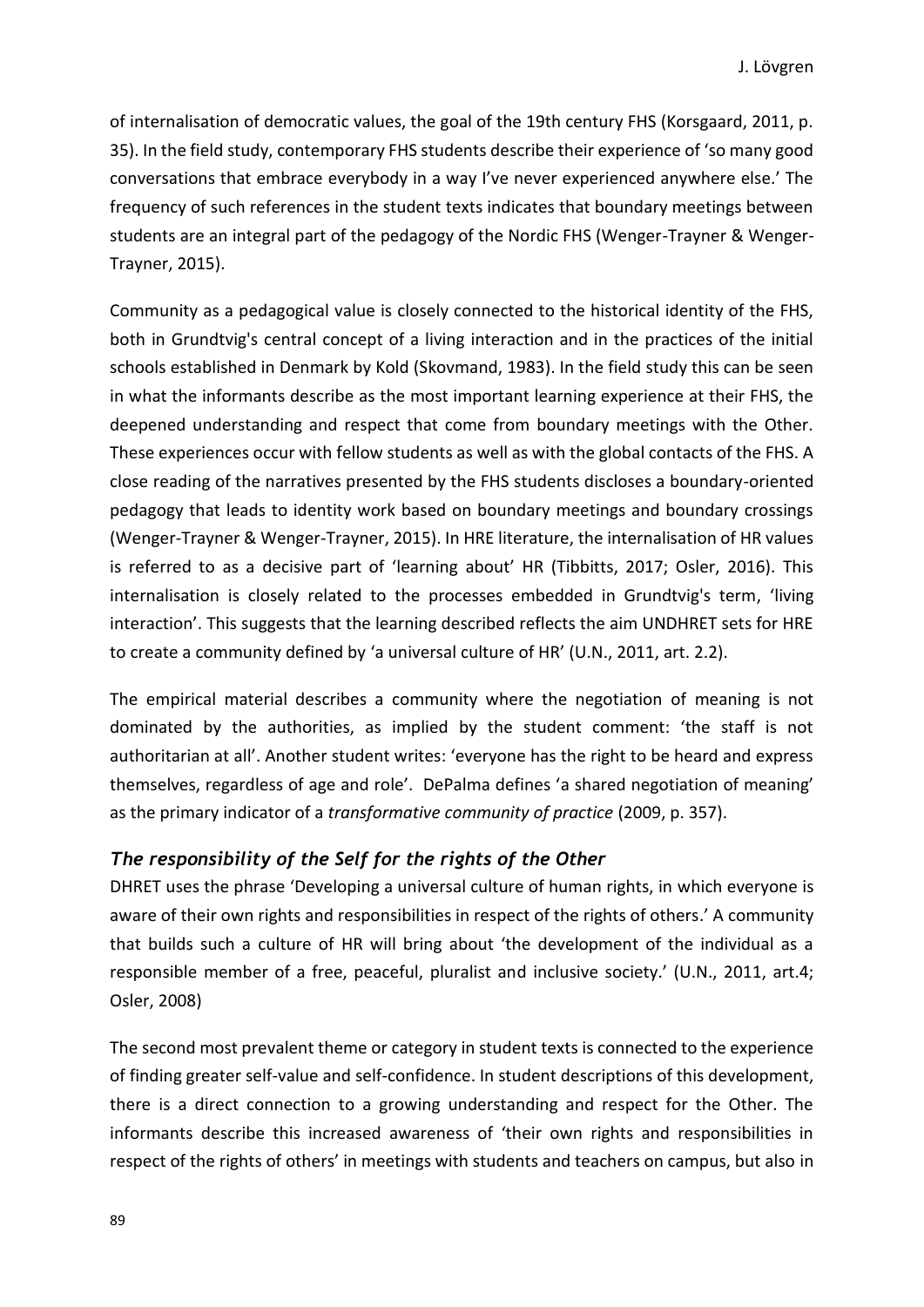classes on global issues and in experiences of travel. The descriptions of international boundary meetings are characterised by intense identity work as students are brought into boundary meetings with an unknown cultural and political setting. In these narratives the informants describe a learning experience that leads to an enhanced responsibility for the local and global realisation of HR.

When Grundtvig discusses enlightenment, he defines true enlightenment as a process that affects not only the learner's inner life, but must also include engagement in the local community, the nation and the world. Grundtvig's notion of enlightenment indicates both a call for social activism and a vision of global responsibility that were not common in his time (Korsgaard, 2000). Contemporary publications from central FHS organisations define global citizenship and global contacts as integral to the identity of the movement (Folkehøgskolerådet, 2017).

The present analysis indicates that there are elements in the pedagogical ideals represented by HRE that are reflected in the FHS. I would argue that research towards a development of this connection could strengthen the contemporary FHS' understanding of their identity and help define their role in Nordic society. The findings reveal a development whereby the focus of the FHS has moved from nation building to global citizenship education. Johanson & Bergstedt (2015) question the schools' contemporary role in a society where the national state has incorporated the initial project of the FHS. The analysis suggests that the primary focus of the FHS has moved from national to global HR-related issues.

The present analysis also describes the Nordic FHS as providing support for the upholding of a global consensus on HR. The Nordic FHS were initiated to build and protect society at a time when democracy was established and endangered (Westerman, 2009). Although Hopgood's (2013) predictions must be questioned, the developments he describes should be respected as a threat to HR. The introduction to this article gives a picture of the potential influence a movement such as the Nordic FHS can have. If this study is correct, the Nordic FHS are educational institutions with a value base and a pedagogical practice that in many ways reflects the ideals represented by HRE. I would suggest that it could also be of interest for HRE to promote further research into the theme of this article with the possible outcome of identifying the Nordic FHS as a regional adaption of HRE.

## **Conclusion**

This paper asks how the identity and practices of the Nordic folk high schools reflect the ideals of human rights education. The introduction to the article consists of an introduction to the history, ideology and pedagogical identity of the Nordic folk high schools. Grundtvig's vision of a *living interaction* has been characterised as the central element in the pedagogical identity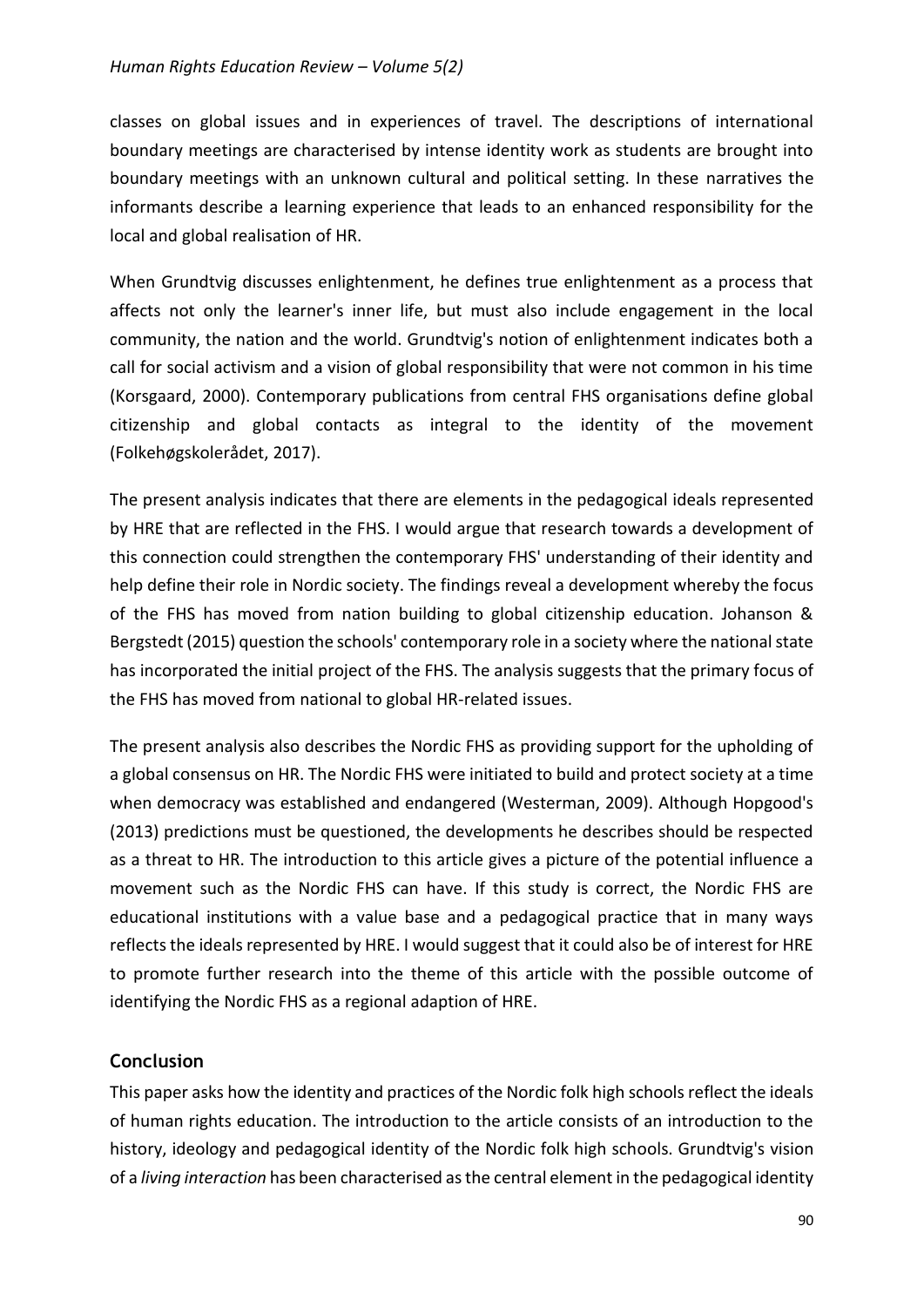of the Nordic FHS. The term describes a twofold aim: teaching as a living dialogue between teacher and student, and students' development towards a living relationship with the community, the nation and the world (Korsgaard, 2011).

The second part of the article established links between relevant research from the fields of HRE and FHS. After the introduction of social learning as a theoretical perspective (Wenger, 1998; DePalma, 2009; Lövgren, 2019) two empirical studies were presented. Empirical material consisting of reflective texts written by FHS students was analysed under three overarching categories: *Community* as the context of learning where *Self* is developed through identity work, and *the Other* is the focus.

The analysis and discussion suggest a number of correlations between HRE and the identity and practice of the Nordic FHS. The students describe their FHS as transformative communities of practice (DePalma, 2009) where their voices are heard and the negotiation of meaning is shared between staff and students. The term 'a universal culture of HR' from DHRET and the development of the term in HRE research (Osler, 2008) describe a learning situation similar to the one presented in the student texts. In the empirical material students also describe an experience of self-development towards a greater self-value and selfreliance. DHRET affirms that HRE should 'be directed to the full development of the human personality' (UN, 2011). This direction is given a goal in Article 4 for the student to become a 'responsible member of a free, peaceful, pluralist and inclusive society'. In the narratives of the FHS students, self-development is described as an outward movement characterised by an enhanced responsibility for the local and global realisation of HR.

In my work with this article, I have found no empirical research on the connection between HRE and the Nordic FHS. By necessity, the project and the article that it has produced has been shaped by this. I have many times thought of the project as the mapping of an uncharted field of research. The article is written in the hope that future research will explore the field further. The historical and ideological links between HRE and the Nordic tradition of *folkbildning* can be developed in many directions that are worthy of further empirical research.

#### **References**

- Al-Daraweesh, F., & Snauwaert, D. T. (2018). The hermeneutics of human rights education for deliberative democratic citizenship. In M. Zembylas, & A. Keet (Eds.). *Critical Human Rights, Citizenship and Democracy Education: Entanglements and Regenerations*, (pp. 85-99). London: Bloomsbury.
- Afdal, G. (2015). Modes of learning in religious education. *British Journal of Religious Education*, 37(3), 256-272. <https://doi.org/10.1080/01416200.2014.944095>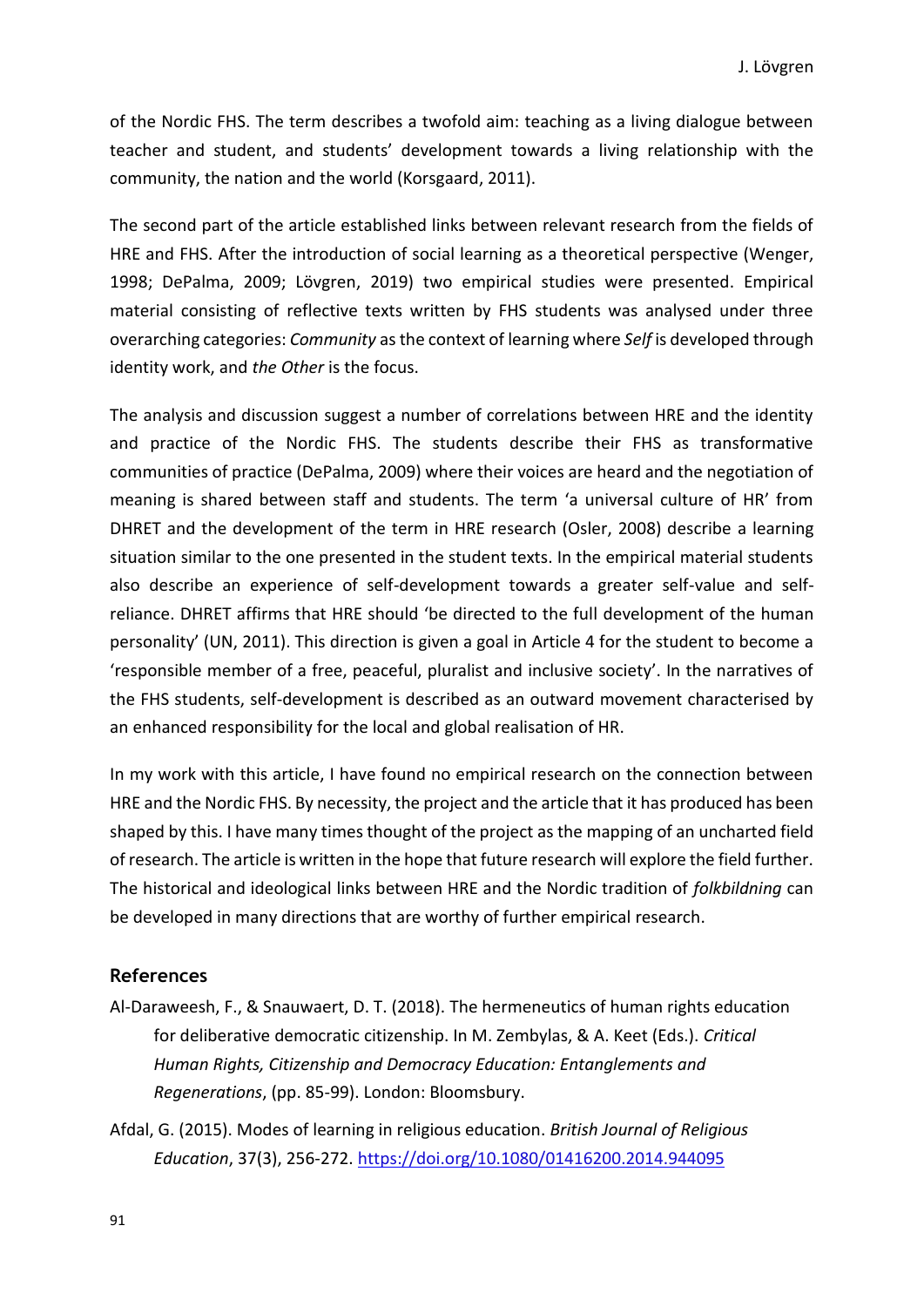- Andersson, D.E. (2017). Teaching the History of Human Rights. In A. Sjöborg, & H.G. Ziebertz. (Eds.). *Religion, Education and Human Rights. Theoretical and Empirical Perspectives*. Vol 1. (pp. 91-100). Springer, Cham. [https://doi.org/10.1007/978-3-319-54069-6\\_7](https://doi.org/10.1007/978-3-319-54069-6_7)
- Association of Folk High Schools in Denmark (n.d.). Peoples Future Lab. Retrieved from: [https://danishfolkhighschools.com/global-folk-high-school-movement/peoples-future](https://danishfolkhighschools.com/global-folk-high-school-movement/peoples-future-lab)[lab](https://danishfolkhighschools.com/global-folk-high-school-movement/peoples-future-lab)
- Bagley, S. S., & Rust, V. D. (2009). Community-based folk high schools in Norway, Sweden, and Denmark. In R.L. Raby, & E.J. Valeau. (Eds.). *Community college models. Globalization and Higher Education Reform* (pp. 279-298). Dordrecht: Springer Netherlands. [https://doi.org/10.1007/978-1-4020-9477-4\\_16](https://doi.org/10.1007/978-1-4020-9477-4_16)
- Bajaj, M., Cislaghi, B., & Mackie, G. (2016). Advancing Transformative Human Rights Education: Appendix D to the Report of the Global Citizenship Commission. Cambridge, UK: Open Book Publishers. <http://dx.doi.org/10.11647/OBP.0091.13>
- Bajaj, M. (2017). *Human rights education: Theory, research, praxis*. Philadelphia, PA: University of Pennsylvania Press.<https://doi.org/10.9783/9780812293890>
- Bajaj, M. and Wahl, R. (2017). Human Rights Education in Postcolonial India. (pp. 147-169). In M. Bajaj. *Human rights education: Theory, research, praxis*. Philadelphia, PA: University of Pennsylvania Press. <https://doi.org/10.9783/9780812293890>
- Becker, A. (2021). Decolonial human rights education: changing the terms and content of conversations on human rights. *Human Rights Education Review*, 4(2), 49–68. <https://doi.org/10.7577/hrer.3989>
- Borèus, K. & Bergström, G. (2005). *Textens Mening och Makt: Metodbok i Samhällsvetenskaplig Text- och Diskursanalys* [The meaning and power of the text: Methods for text and discourse analysis in the social sciences]. Lund: Studentlitteratur.
- Broadbridge, E., Jonas, U., & Warren, C. (2011). *The School for Life: NFS Grundtvig on Education for the People* (Vol. 1). Århus: Aarhus Universitetsforlag.
- Bugge, K. E. (2013). The International Dissemination of Grundtvig's Educational Ideas. *Grundtvig-Studier* 64(1), 76-91. <https://doi.org/10.7146/grs.v64i1.20909>
- Bryn, S., Eidsvåg, I, Trosholmen, I. (2015). *Understanding the Other: Dialogue as a Tool and an Attitude to Life*. Lillehammer: Nansen Fredssenter. Retrieved from <https://www.peace.no/nb/download/understanding-the-other/#more-81>
- Dahlstedt, M., & Nordvall, H. (2011). Paradoxes of solidarity: Democracy and colonial legacies in Swedish popular education. *Adult Education Quarterly*, 61(3), 244-261. <https://doi.org/10.1177/0741713610380445>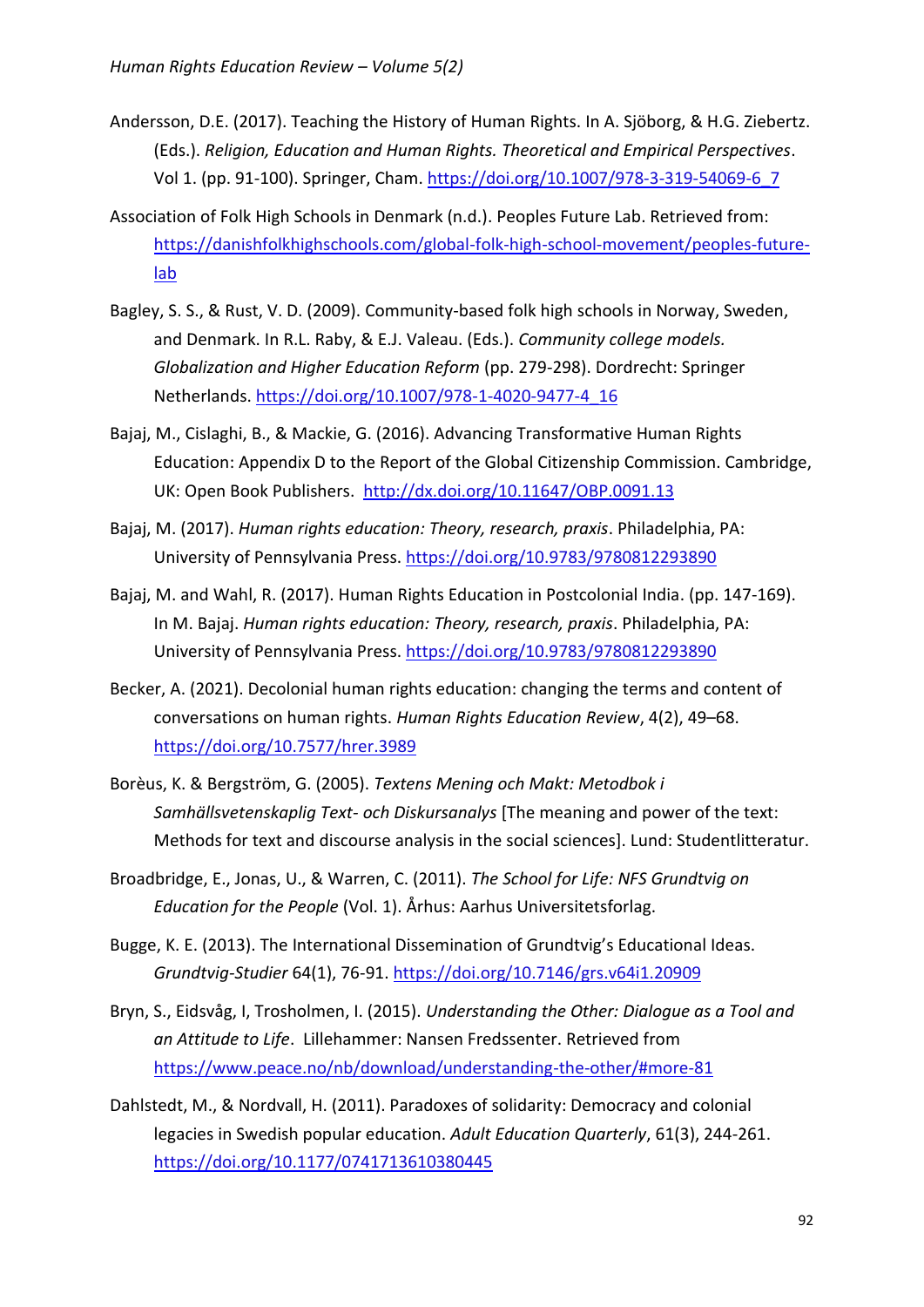- DePalma, R. (2009). Leaving Alinsu: Towards a transformative community of practice. *Mind, Culture, and Activity*, 16(4), 353-370.<https://doi.org/10.1080/10749030902818394>
- DESA, U.N. (2016). *Transforming our world: the 2030 Agenda for Sustainable Development*. Publisher: United Nation, Department of Economic and Social Affairs. Retrieved from <https://sdgs.un.org/2030agenda>
- Eidsvåg, I., Lindholm, T. & Sveen, B. (2004). *The emergence of interfaith dialogue: The Norwegian experience. In Facilitating freedom of religion or belief: a deskbook* (pp. 777-789). Brill Nijhoff. [https://doi.org/10.1007/978-94-017-5616-7\\_35](https://doi.org/10.1007/978-94-017-5616-7_35)
- Eurostat (n.d.). *Grundtvig programme*. Retrieved from [https://ec.europa.eu/eurostat/statistics](https://ec.europa.eu/eurostat/statistics-explained/index.php?title=Glossary:Grundtvig_programme)[explained/index.php?title=Glossary:Grundtvig\\_programme](https://ec.europa.eu/eurostat/statistics-explained/index.php?title=Glossary:Grundtvig_programme)
- Fana Folkehøgskule (2021). Retrieved fro[m https://www.fanafhs.no/](https://www.fanafhs.no/)
- Franzosi, R. P. (2009). Content analysis. In M. A. Hardy, & A. Bryman (Eds.). *Handbook of data analysis*. London: Sage Research Methods. <https://dx.doi.org/10.4135/9781848608184>
- Furuland, L. (1991). Folkhögskola [Folk high school]. In *Nationalencyclopedin*. Höganäs: Bra böcker.
- Gustavsson, B. (2013). The idea of democratic bildung: Its transformation in space and time. In Laginder, A., Nordwall, H. & Crowther, J. (eds.) *Popular Education, Power and Democracy. Swedish Experience and Contributions*, (pp. 35-49). Leicester, UK: National Institute of Adult Continuing Education.
- Grundtvig, N. F. S. (2011). *The School for Life: NFS Grundtvig on Education for the People*. Aarhus: Aarhus University Press
- Helldén, A. (1968). Folkhögskolegruppen i riksdagen [The folk high school group in parliament] (pp. 59-225). In D. Degerman (Ed.). *Svensk folkhögskola 100 år*. Stockholm: Liber.
- Holm, A. (2019). *The Essential N.F.S. Grundtvig*. Aarhus: Filo.
- IPCC (2021). Summary for Policymakers. In V. Masson-Delmotte, P. Zhai, A. Pirani, S. L. Connors, C. Péan, S. Berger, ..., B. Zhou (Eds.), *Climate Change 2021: The Physical Science Basis. Contribution of Working Group I to the Sixth Assessment Report of the Intergovernmental Panel on Climate Change*. Cambridge University Press. In Press.
- Johansson, L. & Bergstedt, B. (2015). Visions unite through the concept of democracy: The school and the Popular Adult Education. *Scandinavian Journal of Educational Research*. 59(1), 42-57. <https://doi.org/10.1080/00313831.2013.838697>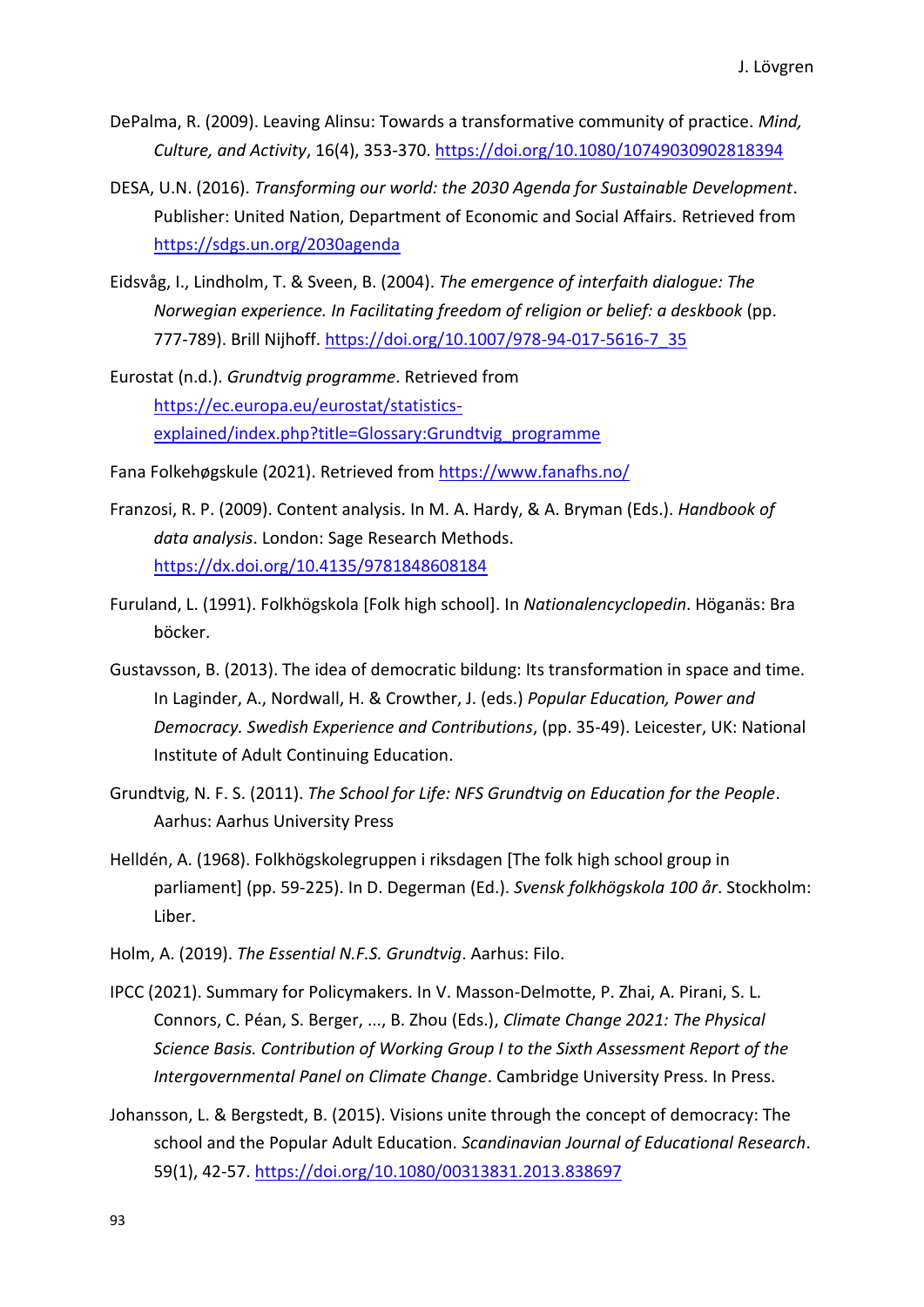- Knutas, A. & Solhaug, T. (2010). *Som en sang i sinnet – som et eneste sollyst minne* [Like a song in my mind – like a sunny memory]. Trondheim: NTNU Samfunnsforskning.
- Knutas, A. (2013). People's high schools in Scandinavia: A contribution to democracy? *International Journal of Lifelong Education*, 32(6), 780-796. <https://doi.org/10.1080/02601370.2013.804129>
- Korsgaard, O. (2000). Learning and the changing concept of enlightenment: Danish adult education over five centuries. *International Review of Education*, 46(3), 305-325. <https://doi.org/10.1023/A:1004078416861>
- Korsgaard, O. (2002). A European Demos? The Nordic adult education tradition- folkeoplysning-- faces a challenge. *Comparative Education*, 38(1), 7-16. <https://doi.org/10.1080/03050060120103829>
- Korsgaard, O. (2011). Grundtvig's philosophy of enlightenment and education. In E. Broadbridge, U. Jonas, & C. Warren. *The School for Life: NFS Grundtvig on Education for the People* (Vol. 1). Århus: Aarhus Universitetsforlag.
- Kunnskapsdepartementet. (2021). *Hegstad skal leie utval som skal sjå på folkehøgskulane* [Hegstad to chair commission to look at folk high schools]. Retrieved from [https://www.regjeringen.no/no/dokumentarkiv/regjeringen-solberg/aktuelt](https://www.regjeringen.no/no/dokumentarkiv/regjeringen-solberg/aktuelt-regjeringen-solberg/kd/nyheter/2021/hegstad-skal-leie-utval-som-skal-sja-pa-folkehogskulane/id2862278/)[regjeringen-solberg/kd/nyheter/2021/hegstad-skal-leie-utval-som-skal-sja-pa](https://www.regjeringen.no/no/dokumentarkiv/regjeringen-solberg/aktuelt-regjeringen-solberg/kd/nyheter/2021/hegstad-skal-leie-utval-som-skal-sja-pa-folkehogskulane/id2862278/)[folkehogskulane/id2862278/](https://www.regjeringen.no/no/dokumentarkiv/regjeringen-solberg/aktuelt-regjeringen-solberg/kd/nyheter/2021/hegstad-skal-leie-utval-som-skal-sja-pa-folkehogskulane/id2862278/)
- Laginder, A., Nordwall, H. & Crowther, J. (Eds.) (2013). *Popular Education, Power and Democracy*. Leicester: National Institute of Adult Continuing Education.
- Landström, I. (2008). *Långt borta och nära. Med det globala i sikte - nordiska folkhögskolan och internationalisering* [Far away and close by. With a global focus - the Nordic folk high schools and internationalisation]. Nordiska Folkhögskolerådet. København: FFD.
- Larsson, S. (2013) Folk high schools as an educational avant-gardes in Sweden. In Laginder, A., Nordwall, H. & Crowther, J. (Eds.) *Popular Education, Power and Democracy*. Leicester: National Institute of Adult Continuing Education.
- Lysgaard, J. A. (2020). Bæredygtig udvikling og folkehøjskoler. In J.A. Lysgaard, & N. Jordt Jørgensen (Eds.). (2020). *Bæredygtighedens pædagogik: forskningsperspektiver og eksempler fra praksis* (pp. 226-241). Frydenlund Academic.
- Lövgren, J. (2015). Norwegian folk high schools redefine their role as value-based institutions-Analysis of value documents from two folk high schools. *Nordisk kulturpolitisk tidsskrift*, 18(02), 199-217. [https://doi.org/10.18261/ISSN2000-8325-](https://doi.org/10.18261/ISSN2000-8325-2015-02-05) [2015-02-05](https://doi.org/10.18261/ISSN2000-8325-2015-02-05)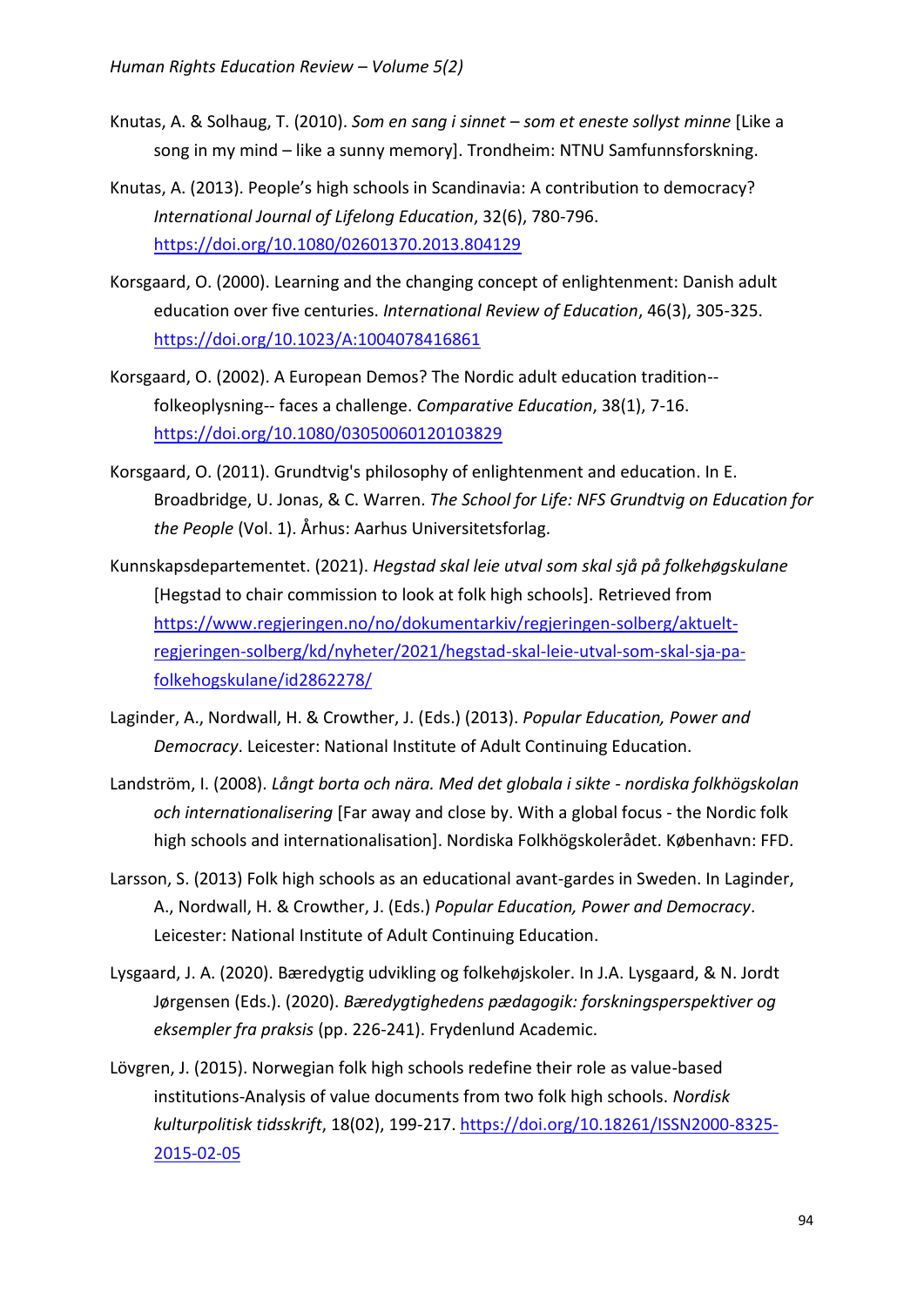- Lövgren, J., & Nordvall, H. (2017). A short introduction to research on the Nordic folk high schools. *Nordic Studies in Education*, 37(02), 61-66. <https://doi.org/10.18261/issn.1891-5949-2017-02-01>
- Lövgren, J. (2017). *The Reflective Community-Learning processes in Norwegian folk high schools* (Unpublished doctoral dissertation). MF Norwegian School of Theology, Oslo.
- Lövgren, J. (2019). Community, Self and the Other: Learning Processes in Norwegian Folk High Schools. *Scandinavian Journal of Educational Research*, 63(5), 789-804. <https://doi.org/10.1080/00313831.2018.1452288>
- Mikkelsen, A. (2014). *Frihet til å lære. Frilynt Folkehøgskole i 150 år* [Freedom to learn. Liberal Folk High Schools for 150 years]. Oslo: Cappelen Damm.
- Milana, M., & Sørensen, T. B. (2009). Promoting Democratic Citizenship Through Non Formal Adult Education: The Case of Denmark. *Scandinavian Journal of Educational Research*, 53(4), 347-362. <https://doi.org/10.1080/00313830903043125>
- Milas, I. (2005). The new school: A project for integrated schooling in Eastern Croatia. In H.S. Røhr (Ed.). *Dialog – mer enn ord. Jubileumsskrift for Nansen Dialog 1995–2005* [Dialogue – more than words. Decennial Issue for Nansen Dialog 1995-2005], (pp. 89- 94). Lillehammer: Norsk Humanistisk Akademi
- Miles, M. B. & Huberman, A. M. (1994). *Quantitative data analysis: A source book*. Beverly Hills: Sage.
- NECE (2011). *Learning for the Future: Competences in Education for Sustainable Development*. Report eECE/CEP/AC.13/2011/6. UNECE, Geneva.
- Nordvall, H. & Åberg, P. (2011). Folkhögskolan som myt. Om global spridning och användning av nordiska folkbildningsideer [Folk High Schools as myths. On global spread and adoption of Nordic bildung ideas]. *Pedagogisk forskning i Sverige*, 16(1), 1-17. Retrieved from<http://urn.kb.se/resolve?urn=urn:nbn:se:oru:diva-21347>
- Nordvall, H., & Fridolfsson, F. (2019). The folk high school a contemporary educational pathway for Swedish parlamentarians? *Scandinavian Journal of Educational Research*, 63(3), 347–362.<https://doi.org/10.1080/00313831.2017.1375006>
- Omidvar, O., & Kislov, R. (2014). The Evolution of the Communities of Practice Approach. *Journal of Management Inquiry*, 23(3), 266-275. <https://doi.org/10.1177/1056492613505908>
- Ordfront (2021). *FSO och Ordfront erbjuder fortbildning i mänskliga rättigheter och demokrati* [FSO and Ordfront offer further eduction courses in human rights and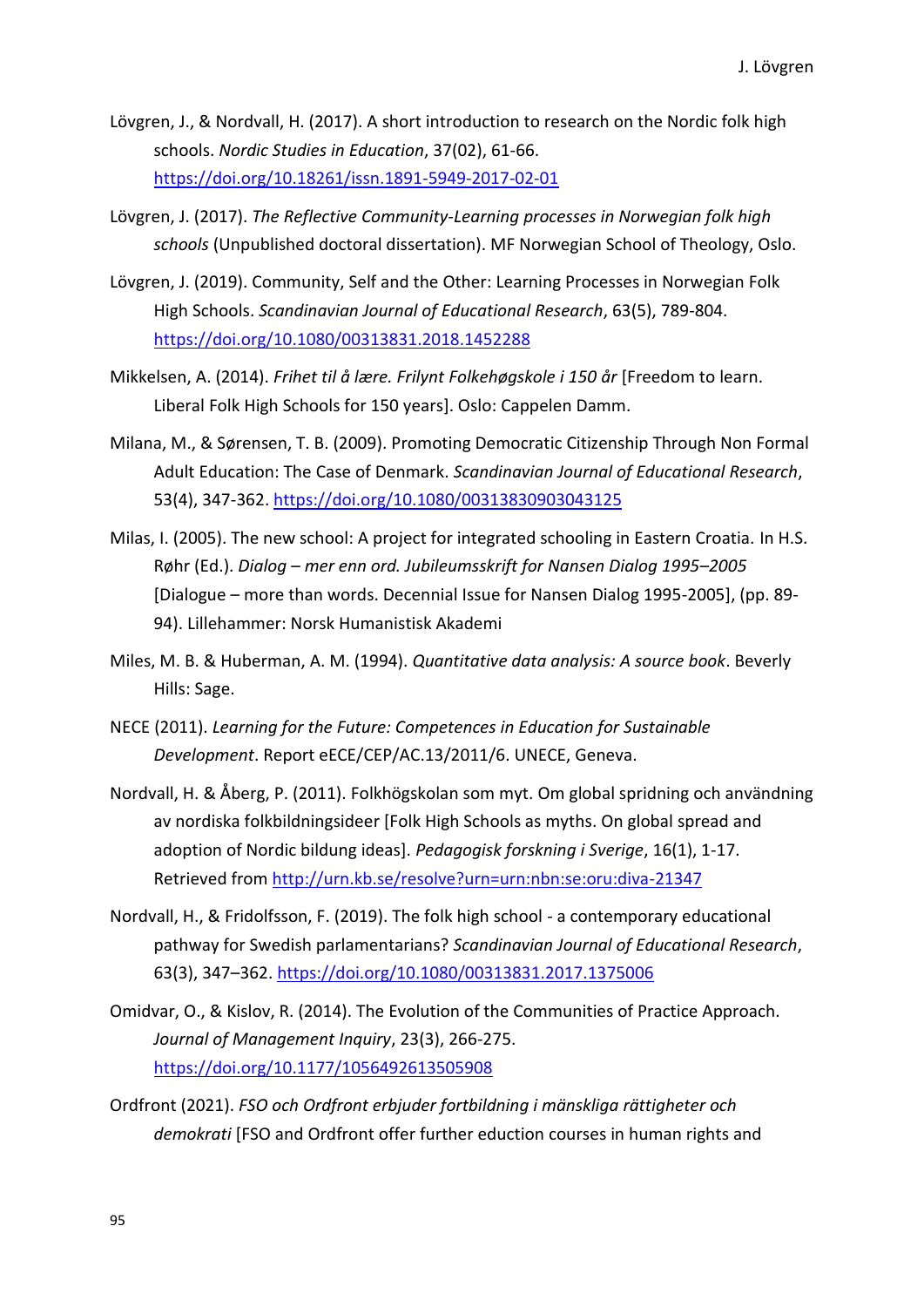democracy]. Retrieved from: [https://www.ordfront.se/aktuell/kurser/kurs-manskliga](https://www.ordfront.se/aktuell/kurser/kurs-manskliga-rattigheter)[rattigheter](https://www.ordfront.se/aktuell/kurser/kurs-manskliga-rattigheter) 

- Osler, A. (2008). Human rights education: The foundation of education for democratic citizenship in our global age. In Arthur, J., Davies, I., & Hahn, C. (Eds.). *The SAGE Handbook of Education for Citizenship and Democracy*, (pp. 455-467). London: Sage. <https://doi.org/10.4135/9781849200486.n36>
- Osler, A. (2016). *Human Rights and Schooling: An ethical framework for teaching for social justice*. New York: Teachers College Press.
- Osler, A. (2018). Human rights education: a project for our common future. *Human Rights Education Review*, 1(1), 01-04. <https://doi.org/10.7577/hrer.2805>
- Osler A. & Yahya, C. (2017). Challenges and Complexity in Human Rights Education: Teachers' Understandings of Democratic Participation and Gender Equity in Post-Conflict Kurdistan, Iraq. In Bajaj, M. (2017). *Human Rights Education: Theory, Research, Praxis*. Philadelphia: University of Pennsylvania Press. <https://doi.org/10.9783/9780812293890-007>
- Pastuhov, A., Lövgren, J. & Nordvall, H. (2019). *Forskning på Nordisk folkehögskola. En översikt 1998-2018 med sammanfattningar* [Research on the Nordic folk high schools. A bibliografy 1998-2018 with notes]. Linköping: Linköping University Electronic Press.
- Riis-Søndergaard, L. (2021, June 15). Debat: De frie skolers frihed er under pres [Debate: The freedom of the free schools is under pressure]. *Højskolebladet*. Retrieved from [https://hojskolebladet.dk/nyhedsarkiv/2021/jun/debat-de-frie-skolers-frihed-er](https://hojskolebladet.dk/nyhedsarkiv/2021/jun/debat-de-frie-skolers-frihed-er-under-pres)[under-pres](https://hojskolebladet.dk/nyhedsarkiv/2021/jun/debat-de-frie-skolers-frihed-er-under-pres)

Röda korsets folkhögskola (2022) Retrieved from<https://www.rodakorsetsfolkhogskola.se/>

- Sjöborg, A. & Ziebertz, H-G. (Eds.) (2017). *Religion, Education and Human Rights: Theoretical and Empirical Perspectives*. Heidelberg: Springer International. <https://doi.org/10.1007/978-3-319-54069-6>
- Skovmand, R. (1983). *Samspillet mellem Nordens folkehøjskoler indtil anden verdenskrig* [The interaction between Nordic folk high schools until World War II]. Århus: Universitetsforlaget i Aarhus.
- Straume, I. S. (Ed.). (2013). *Danningens filosofihistorie* [The History of Bildung]. Oslo: Gyldendal.
- Sund folkehøgskole (2022). Retrieved from<https://www.sundfhs.no/>